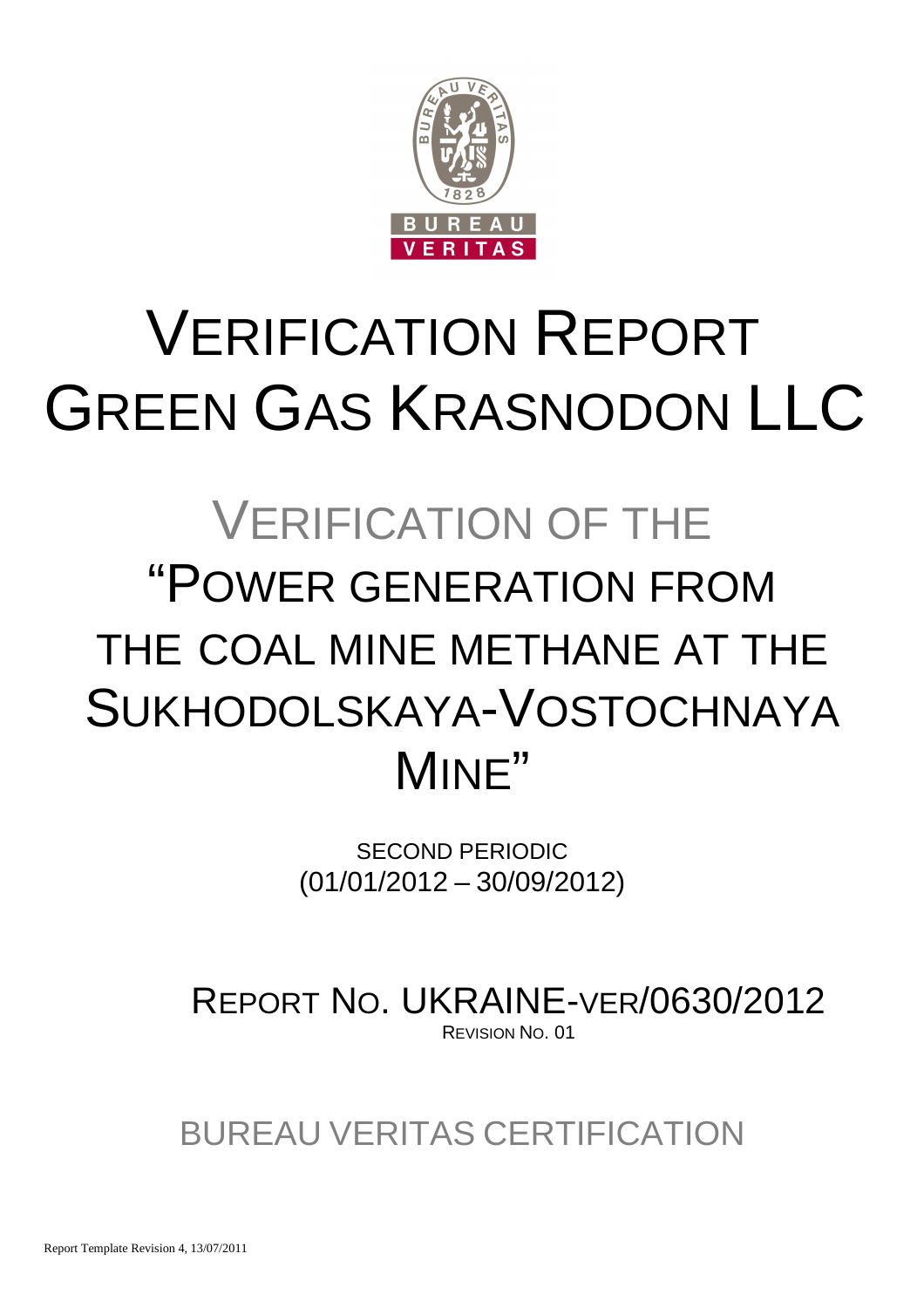

#### VERIFICATION REPORT

| Date of first issue:<br>07/12/2012                                                                                                                                                                                                                                                                                                                                                                                                                                                                                                                                                                                                                                                                                                                                                                                         | Organizational unit: |                           | <b>Bureau Veritas Certification Holding SAS</b> |                                             |
|----------------------------------------------------------------------------------------------------------------------------------------------------------------------------------------------------------------------------------------------------------------------------------------------------------------------------------------------------------------------------------------------------------------------------------------------------------------------------------------------------------------------------------------------------------------------------------------------------------------------------------------------------------------------------------------------------------------------------------------------------------------------------------------------------------------------------|----------------------|---------------------------|-------------------------------------------------|---------------------------------------------|
| Client:                                                                                                                                                                                                                                                                                                                                                                                                                                                                                                                                                                                                                                                                                                                                                                                                                    | Client ref.:         |                           |                                                 |                                             |
| Green Gas Krasnodon LLC                                                                                                                                                                                                                                                                                                                                                                                                                                                                                                                                                                                                                                                                                                                                                                                                    | Elena Ostrovskaya    |                           |                                                 |                                             |
| Summary:                                                                                                                                                                                                                                                                                                                                                                                                                                                                                                                                                                                                                                                                                                                                                                                                                   |                      |                           |                                                 |                                             |
| Bureau Veritas Certification has made the second periodic verification of the JI project "Power generation from<br>the coal mine methane at the Sukhodolskaya-Vostochnaya Mine", JI Registration Reference Number<br>UA1000423, project of the Green Gas Krasnodon LLC located in Luhansk region, Ukraine, and applying JI<br>specific approach with aspects of approved consolidated baseline and monitoring methodology<br>ACM0008 (version 07), on the basis of UNFCCC criteria for the JI, as well as criteria given to provide for<br>consistent project operations, monitoring and reporting. UNFCCC criteria refer to Article 6 of the Kyoto<br>Protocol, the JI rules and modalities and the subsequent decisions by the JI Supervisory Committee, as well as<br>the host country criteria.                        |                      |                           |                                                 |                                             |
| The verification scope is defined as a periodic independent review and ex post determination by the Accredited<br>Independent Entity of the monitored reductions in GHG emissions during defined verification period, and<br>consisted of the following three phases: i) desk review of the monitoring report against project design and the<br>baseline and monitoring plan; ii) follow-up interviews with project stakeholders; iii) resolution of outstanding<br>issues and the issuance of the final verification report and opinion. The overall verification, from Contract<br>Review to Verification Report & Opinion, was conducted using Bureau Veritas Certification internal procedures.                                                                                                                        |                      |                           |                                                 |                                             |
| The first output of the verification process is a list of Clarification, Corrective Actions Requests, Forward<br>Actions Requests (CL, CAR and FAR), presented in Appendix A.                                                                                                                                                                                                                                                                                                                                                                                                                                                                                                                                                                                                                                              |                      |                           |                                                 |                                             |
| In summary, Bureau Veritas Certification confirms that the project is implemented as planned and described in<br>approved project design documents. Installed equipment being essential for generating emission reduction<br>runs reliably and is calibrated appropriately. The monitoring system is in place and the project is generating<br>GHG emission reductions. The GHG emission reductions are calculated accurately and without material<br>errors, omissions, and misstatements, and the ERUs issued totalize 49, 439 tonnes of $CO2$ equivalent for the<br>monitoring period from 01/01/2012 to 30/09/2012.<br>Our opinion relates to the project's GHG emissions and resulting GHG emission reductions reported and<br>related to the approved project baseline and monitoring, and its associated documents. |                      |                           |                                                 |                                             |
|                                                                                                                                                                                                                                                                                                                                                                                                                                                                                                                                                                                                                                                                                                                                                                                                                            |                      |                           |                                                 |                                             |
| Subject Group:<br>Report No.:<br>UKRAINE-ver/0630/2012<br>JI                                                                                                                                                                                                                                                                                                                                                                                                                                                                                                                                                                                                                                                                                                                                                               |                      |                           |                                                 |                                             |
| Project title:<br>"Power generation from the coal mine methane at<br>the Sukhodolskaya / ostochnaya Mine"                                                                                                                                                                                                                                                                                                                                                                                                                                                                                                                                                                                                                                                                                                                  |                      |                           |                                                 |                                             |
| Work carried out by:///<br>Kateryna Zinevych /- Lead Verifier<br>Olena Manziuk / Verifier<br>Vasiliy Kobzar <sup>/</sup> - Technical Specialist                                                                                                                                                                                                                                                                                                                                                                                                                                                                                                                                                                                                                                                                            |                      |                           |                                                 |                                             |
| Work reviewed by:                                                                                                                                                                                                                                                                                                                                                                                                                                                                                                                                                                                                                                                                                                                                                                                                          |                      |                           |                                                 |                                             |
| Ivan Sokolov - Internal Technical Reviewer<br>Vladimir Kulish - Technical Specialist                                                                                                                                                                                                                                                                                                                                                                                                                                                                                                                                                                                                                                                                                                                                       |                      | $\times$<br>Certification | Client or responsible organizational unit       | No distribution without permission from the |
| Ivan Sokolov - Operational Manager Handing                                                                                                                                                                                                                                                                                                                                                                                                                                                                                                                                                                                                                                                                                                                                                                                 | SA.S<br>Holding      |                           | Limited distribution                            |                                             |
| Date of this revision:<br>Rev. No.<br>34<br>07/12/2012<br>01                                                                                                                                                                                                                                                                                                                                                                                                                                                                                                                                                                                                                                                                                                                                                               | Number of pages)     |                           | Unrestricted distribution                       |                                             |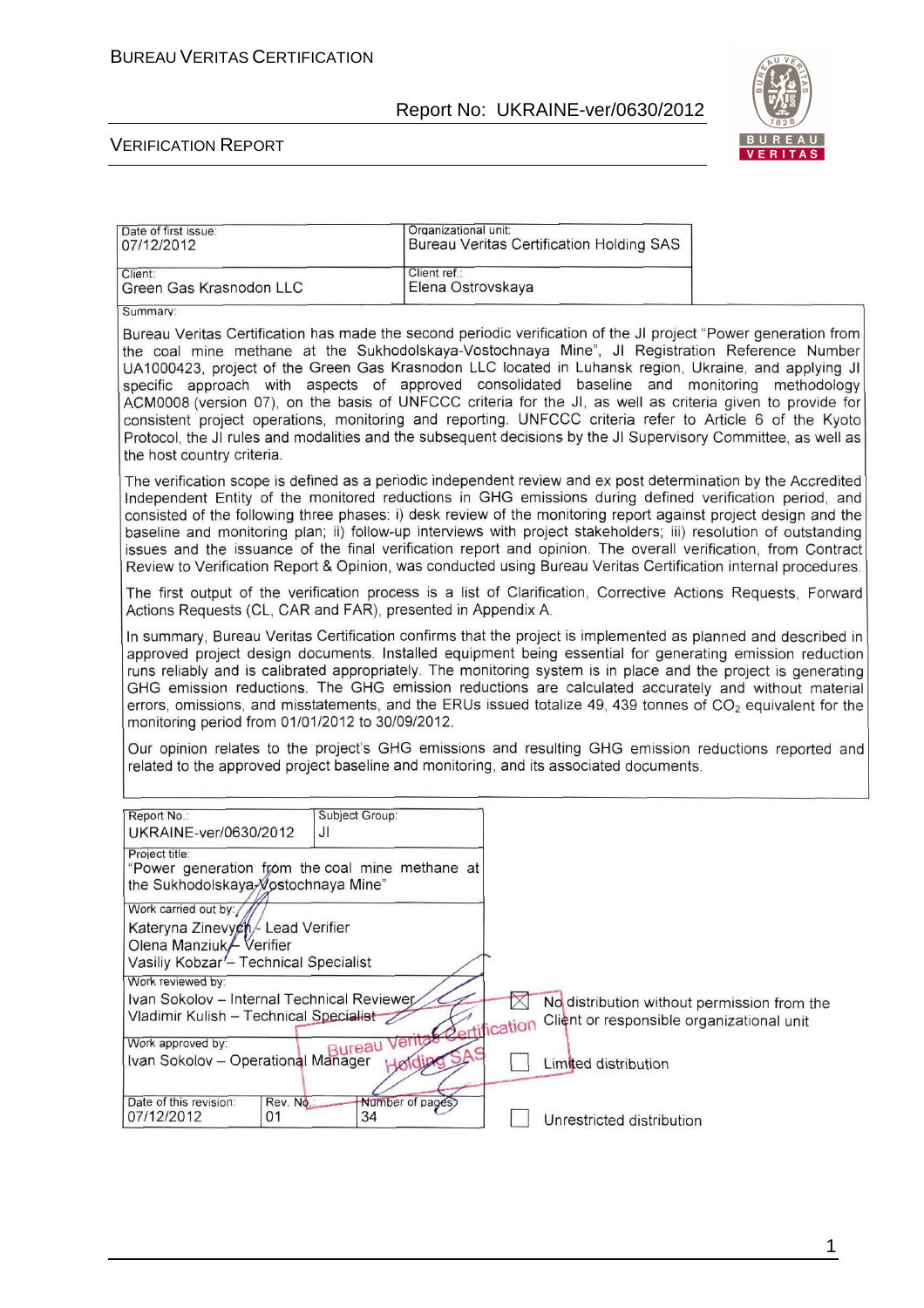VERIFICATION REPORT

| 1              |                                                                                | .3             |
|----------------|--------------------------------------------------------------------------------|----------------|
| 1.1            | Objective                                                                      | 3              |
| 1.2            | Scope                                                                          | 3              |
| 1.3            | <b>Verification Team</b>                                                       | 3              |
| $\overline{2}$ |                                                                                | .4             |
| 2.1            | <b>Review of Documents</b>                                                     | $\overline{4}$ |
| 2.2            | Follow-up Interviews                                                           | 5              |
| 2.3            | Resolution of Clarification, Corrective and Forward Action Requests            | 5              |
| 3              |                                                                                | .6             |
| 3.1            | Remaining issues and FARs from previous verifications                          | 6              |
| 3.2            | Project approval by Parties involved (90-91)                                   | 6              |
| 3.3            | Project implementation (92-93)                                                 | $\overline{7}$ |
| 3.4            | Compliance of the monitoring plan with the monitoring methodology<br>$(94-98)$ | 8              |
| 3.5            | Revision of monitoring plan (99-100)                                           | 9              |
| 3.6            | Data management (101)                                                          | 9              |
| 3.7            | Verification regarding programmes of activities (102-110)                      | 11             |
| 4              |                                                                                |                |
| 5              |                                                                                |                |
|                |                                                                                |                |

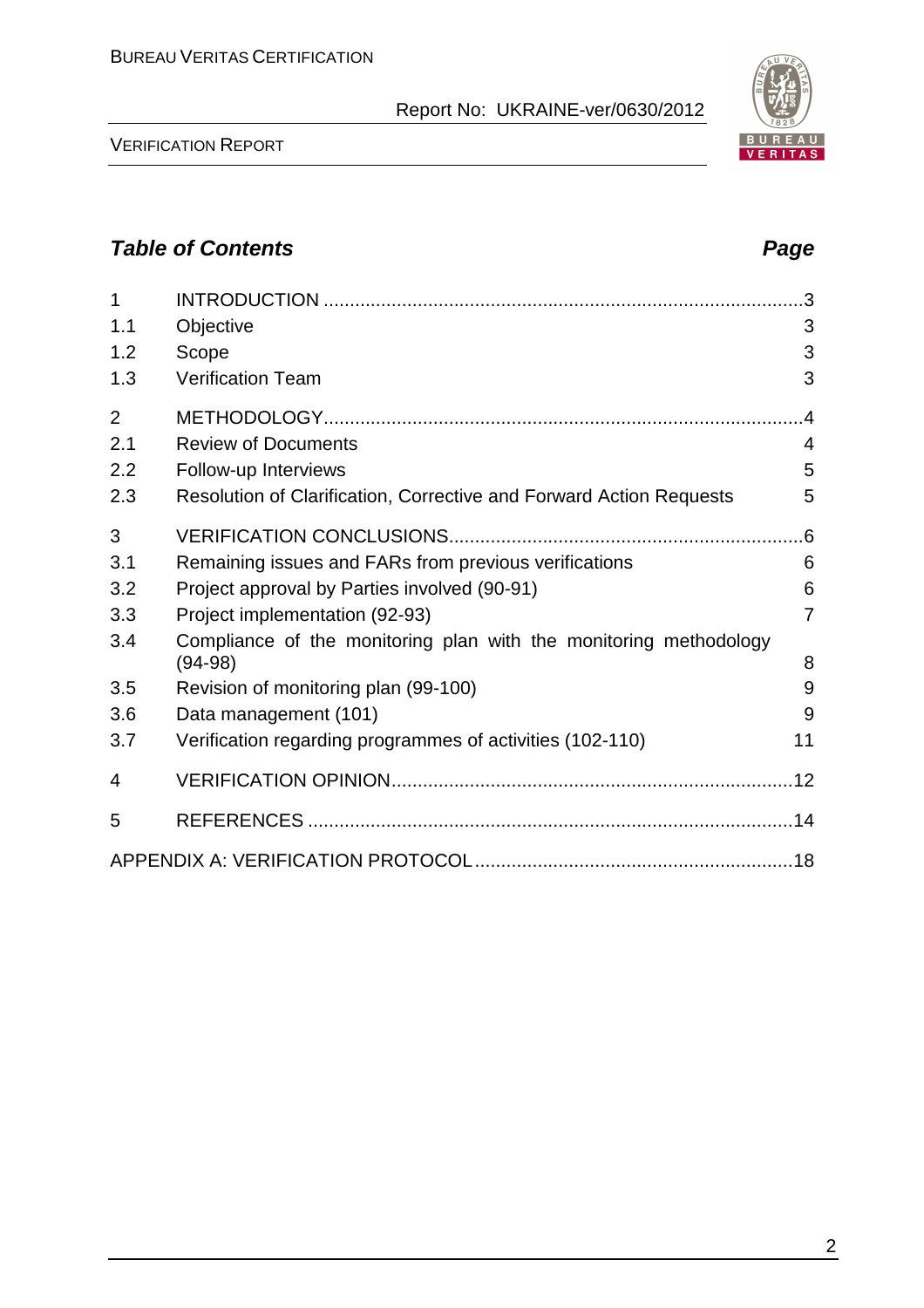

VERIFICATION REPORT

# **1 INTRODUCTION**

Green Gas Krasnodon LLC has commissioned Bureau Veritas Certification to verify the emissions reductions of its JI project "Power generation from the coal mine methane at the Sukhodolskaya-Vostochnaya Mine" (hereafter called "the project") at Luhansk region, Ukraine.

This report summarizes the findings of the verification of the project, performed on the basis of UNFCCC criteria, as well as criteria given to provide for consistent project operations, monitoring and reporting.

# **1.1 Objective**

Verification is the periodic independent review and ex post determination by the Accredited Independent Entity of the monitored reductions in GHG emissions during defined verification period.

The objective of verification can be divided in Initial Verification and Periodic Verification.

UNFCCC criteria refer to Article 6 of the Kyoto Protocol, the JI rules and modalities and the subsequent decisions by the JI Supervisory Committee, as well as the host country criteria.

### **1.2 Scope**

The verification scope is defined as an independent and objective review of submitted monitoring report and the determined project design document including the project's baseline study and monitoring plan and other relevant documents. The information in these documents is reviewed against Kyoto Protocol requirements, UNFCCC rules and associated interpretations.

The verification is not meant to provide any consulting towards the Client. However, stated requests for clarifications, corrective and/or forward actions may provide input for improvement of the project monitoring towards reductions in the GHG emissions.

### **1.3 Verification Team**

The verification team consists of the following personnel:

Kateryna Zinevych

Team Leader, Bureau Veritas Certification Climate Change Lead Verifier

Olena Manziuk

Team member, Bureau Veritas Certification Climate Change Verifier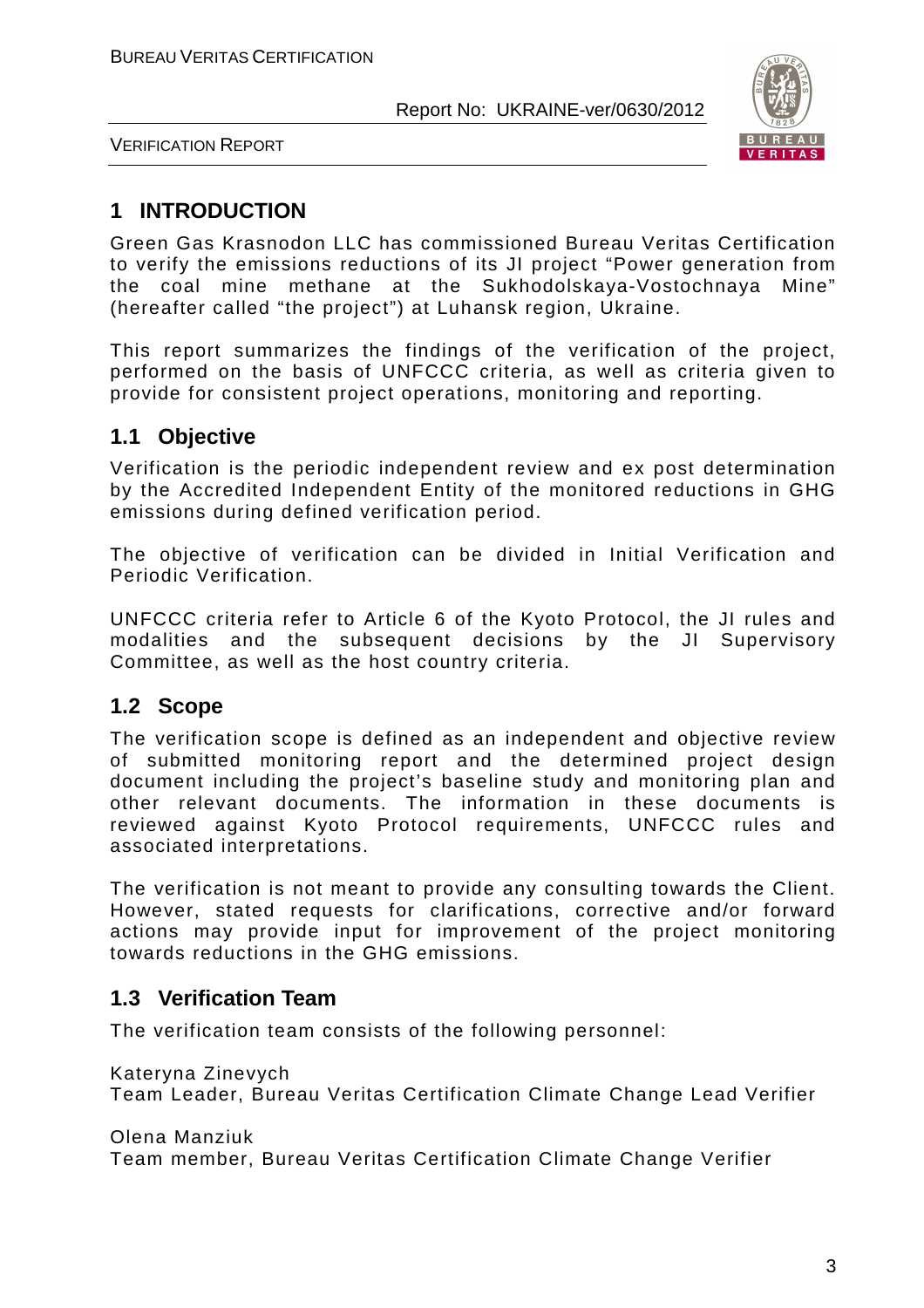

VERIFICATION REPORT

Vasiliy Kobzar Team member, Bureau Veritas Certification Technical specialist

This verification report was reviewed by:

Ivan Sokolov Bureau Veritas Certification Internal Technical Reviewer

Vladimir Kulish Bureau Veritas Certification Technical Specialist

# **2 METHODOLOGY**

The overall verification, from Contract Review to Verification Report & Opinion, was conducted using Bureau Veritas Certification internal procedures.

In order to ensure transparency, a verification protocol was customized for the project, according to the version 01 of the Joint Implementation Determination and Verification Manual, issued by the Joint Implementation Supervisory Committee at its 19 meeting on 04/12/2009. The protocol shows, in a transparent manner, criteria (requirements), means of verification and the results from verifying the identified criteria. The verification protocol serves the following purposes:

- It organizes, details and clarifies the requirements a JI project is expected to meet;
- It ensures a transparent verification process where the verifier will document how a particular requirement has been verified and the result of the verification.

The completed verification protocol is enclosed in Appendix A to this report.

#### **2.1 Review of Documents**

The monitoring report (MR) submitted by Green Gas Krasnodon LLC and additional background documents related to the project design and baseline, i.e. country Law, Project Design Document (PDD), approved CDM methodology ACM0008 (version 07) and Guidance on criteria for baseline setting and monitoring, Host party criteria, Kyoto Protocol, Clarifications on Verification Requirements to be Checked by an Accredited Independent Entity were reviewed.

The verification findings presented in this report relate to the Monitoring Report version 01 dated 15/10/2012, the Monitoring Report version 02 dated 13/11/2012, and project as described in the determined PDD.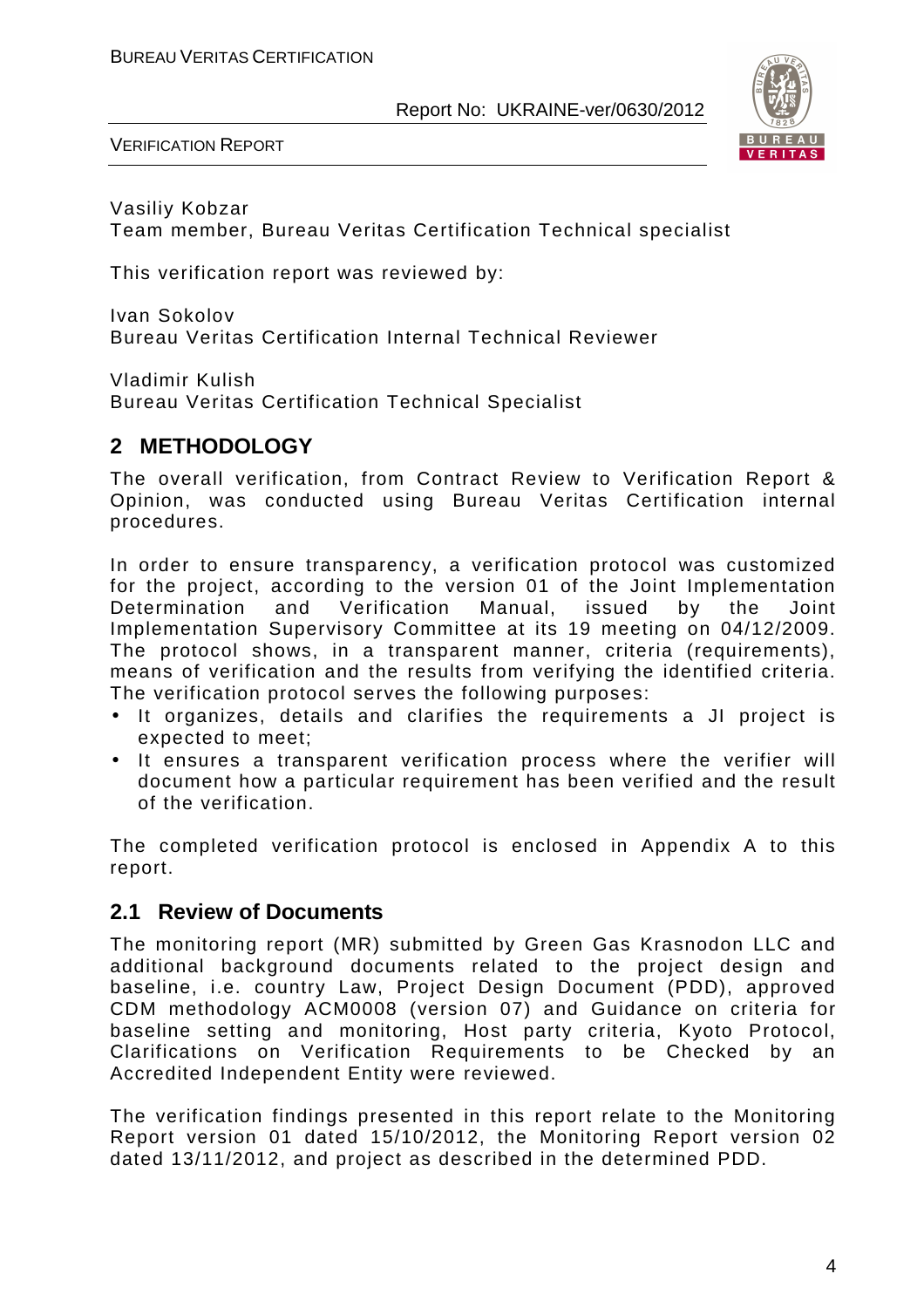

VERIFICATION REPORT

### **2.2 Follow-up Interviews**

On 30/10/2012 Bureau Veritas Certification during site visit performed interviews with project stakeholders to confirm selected information and to resolve issues identified in the document review. Representatives of Green Gas Krasnodon LLC and Sukhodolskaya-Vostochnaya Mine were interviewed (see References). The main topics of the interviews are summarized in Table 1.

| Interviewed<br>organization              | <b>Interview topics</b>                                                                                                                                                                                                                                                                                        |
|------------------------------------------|----------------------------------------------------------------------------------------------------------------------------------------------------------------------------------------------------------------------------------------------------------------------------------------------------------------|
| Sukhodolskaya-<br>Vostochnaya<br>Mine    | Organizational structure<br>Responsibilities and authorities<br>Training of personnel<br>➤<br>Quality management procedures and technology<br>➤<br>Implementation of equipment (records)<br>➤<br>Metering equipment control<br>➤<br>Metering record keeping system, database<br>➤<br>Monitoring procedure<br>➤ |
| <b>Green Gas</b><br><b>Krasnodon LLC</b> | $\triangleright$ Baseline methodology<br>Monitoring plan<br>➤<br>Monitoring report<br>➤<br>Deviations from PDD<br>Emission reduction calculation                                                                                                                                                               |

#### **Table 1 Interview topics**

#### **2.3 Resolution of Clarification, Corrective and Forward Action Requests**

The objective of this phase of the verification is to raise the requests for corrective actions and clarification and any other outstanding issues that needed to be clarified for Bureau Veritas Certification positive conclusion on the GHG emission reduction calculation.

If the Verification Team, in assessing the monitoring report and supporting documents, identifies issues that need to be corrected, clarified or improved with regard to the monitoring requirements, it should raise these issues and inform the project participants of these issues in the form of:

(a) Corrective action request (CAR), requesting the project participants to correct a mistake that is not in accordance with the monitoring plan;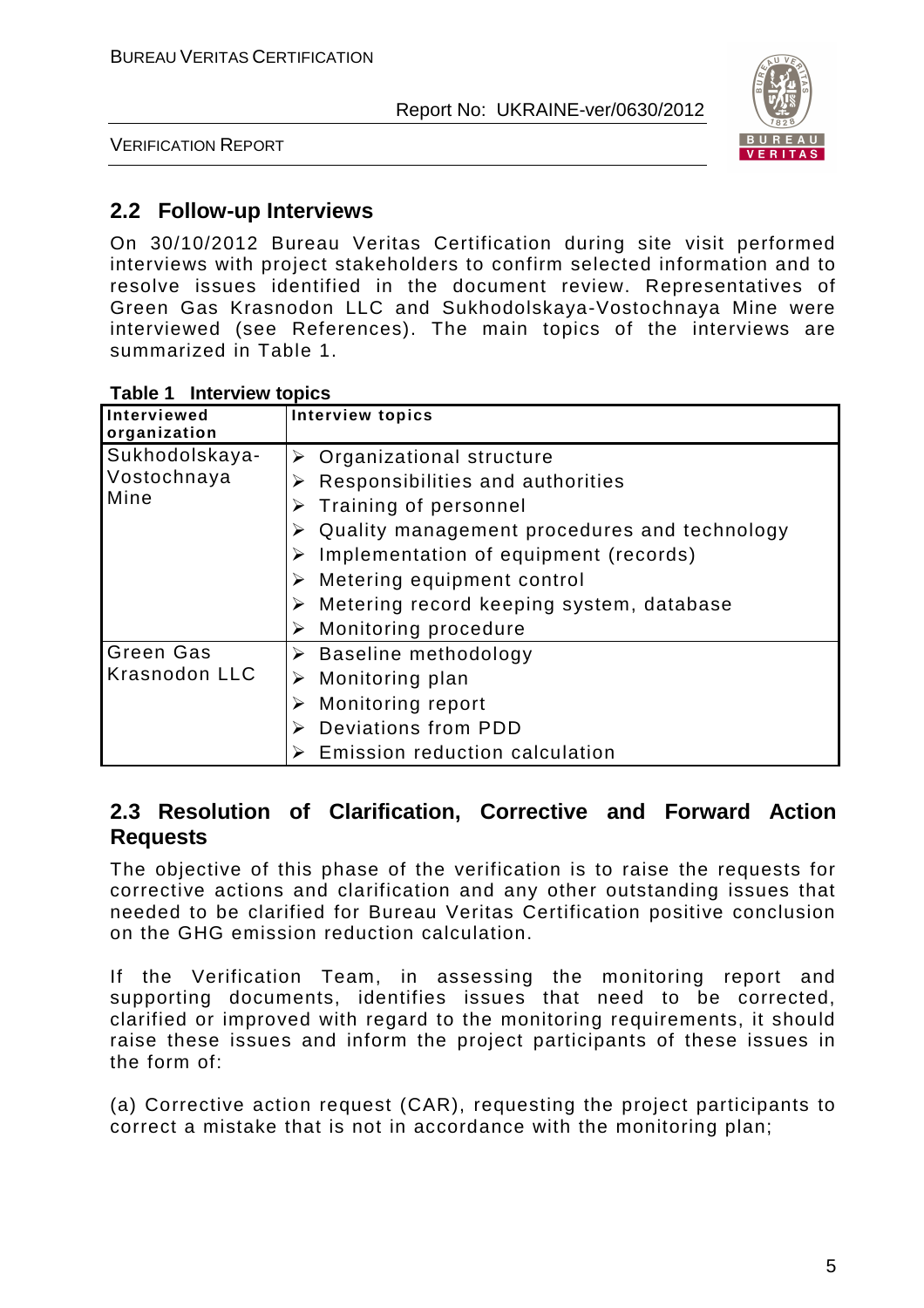

VERIFICATION REPORT

(b) Clarification request (CL), requesting the project participants to provide additional information for the Verification Team to assess compliance with the monitoring plan;

(c) Forward action request (FAR), informing the project participants of an issue, relating to the monitoring that needs to be reviewed during the next verification period.

The Verification Team will make an objective assessment as to whether the actions taken by the project participants, if any, satisfactorily resolve the issues raised, if any, and should conclude its findings of the verification.

To guarantee the transparency of the verification process, the concerns raised are documented in more detail in the verification protocol in Appendix A.

# **3 VERIFICATION CONCLUSIONS**

In the following sections, the conclusions of the verification are stated.

The findings from the desk review of the original monitoring documents and the findings from interviews during the follow up visit are described in the Verification Protocol in Appendix A.

The Corrective Action Requests and Clarification Requests are stated, where applicable, in the following sections and are further documented in the Verification Protocol in Appendix A. The verification of the Project resulted in three Corrective Action Requests and two Clarification Requests.

The number between brackets at the end of each section corresponds to the DVM paragraph.

### **3.1 Remaining issues and FARs from previous verifications**

No FARs and remaining issues from previous verification were raised by verification team. Thus, the following section is not applicable.

### **3.2 Project approval by Parties involved (90-91)**

Written project approval (LoA # 3534/23/7 dated 30/11/2011) by the host Party (Ukraine) has been issued by the State Environmental Investment Agency of Ukraine.

Also, the Ministry of Economic Affairs, Agriculture and Innovation (the Netherlands) has issued the Letter of Approval # 2010JI33 dated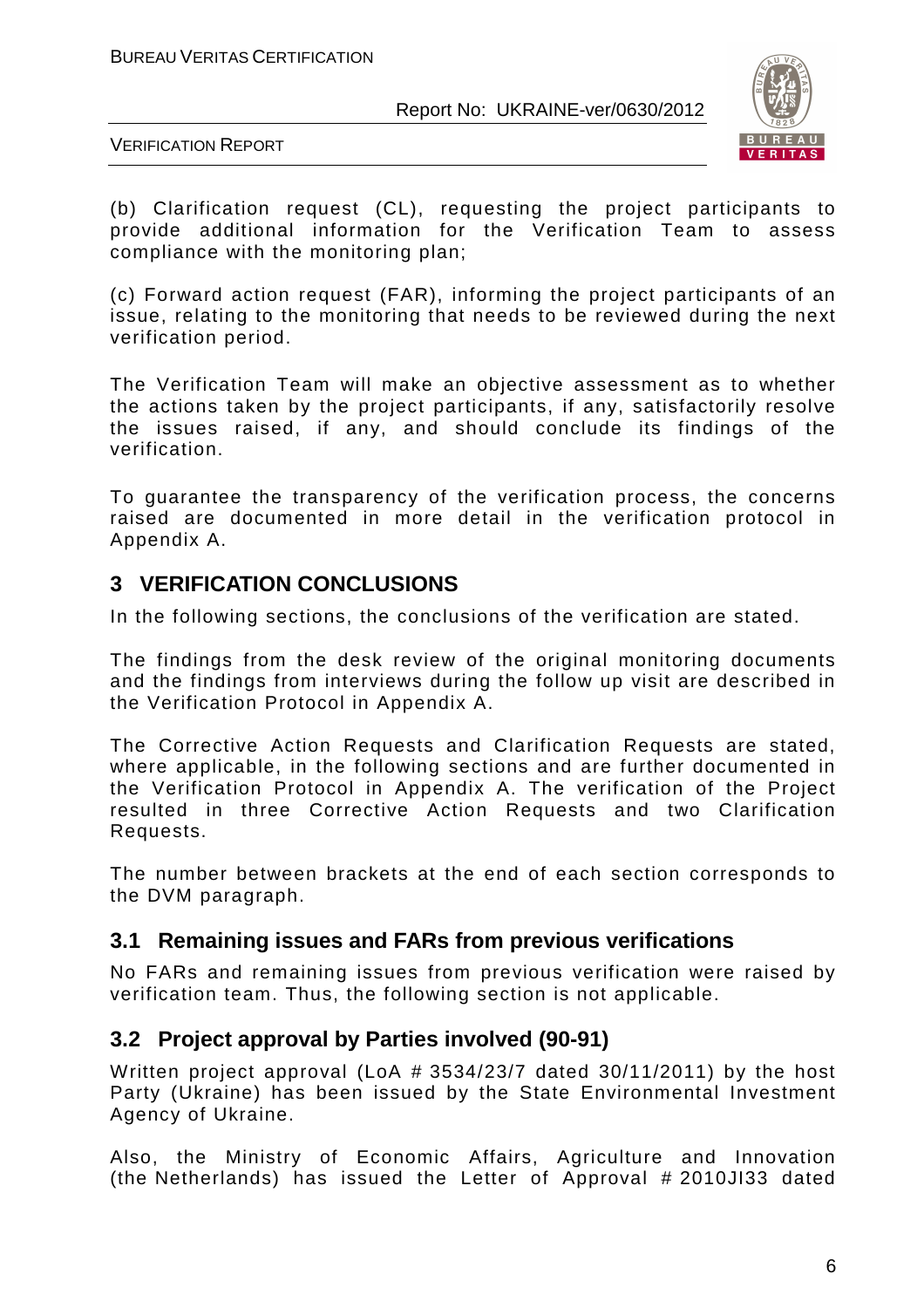

VERIFICATION REPORT

29/11/2010 for this project acting as the Designated National Authority of that Party (refer to the section 5 References of this report).

The abovementioned written approval is unconditional.

### **3.3 Project implementation (92-93)**

JI project "Power generation from the coal mine methane at the Sukhodolskaya-Vostochnaya Mine" main goal is to efficiently capture the coal mine gas (CMG) emitted on the Sukhodolskaya-Vostochnaya coal mine (Ukraine) and to destroy methane gas.

In most of the active mines in the Ukraine, CMM is partially or in total released to the atmosphere, despite the fact that it is well-known as harmful greenhouse gas with a global warming potential (GWP) of 21 t  $CO_2$ eq / t  $CH_4$ .

According to the PDD, the JI project activity is divided into two phases. The first phase of the project is the installation of flaring facility to begin reducing emission as quickly as possible. The second phase is the installation of methane-fuelled power generators to satisfy the mine's electrical base load consumption.

The first phase of the JI project activity has been fully implemented during the monitoring period 01/01/2012 – 30/09/2012. A high temperature flare facility has been installed as a methane destruction scheme for surplus Coal Mine Methane (CMM) due to inherent fluctuations in CMM production. Commissioning of the flare facility took place in December 2010. Installation of the second phase is delayed because of the lack of finance as the drainage system of the Mine does not allow continuous gas supply which meets the quality required for CMM-fired gensets. An additional investment in new drainage system will be required to ensure continuous electricity production by both CMM-fired gensets through a stable gas supply by the Mine. As per the second phase, methane-fuelled power generators will be installed to satisfy the electrical consumption of the Mine, which will reduce electricity off take from the national grid.

Thus, during reported monitoring period 01/11/2012 – 30/09/2012 the JI project reduces methane emissions by utilizing the CMM which would have been otherwise vented into the atmosphere in the absence of this project.

There is difference between the achieved emission reductions during this period, 49, 439 tonnes  $CO<sub>2</sub>$  equivalent, and the value estimated in the PDD for the same period  $(247, 963$  tonnes  $CO<sub>2</sub>$ equivalet), since the amount of actual extracted Coal Mine Methan is less than the prediction in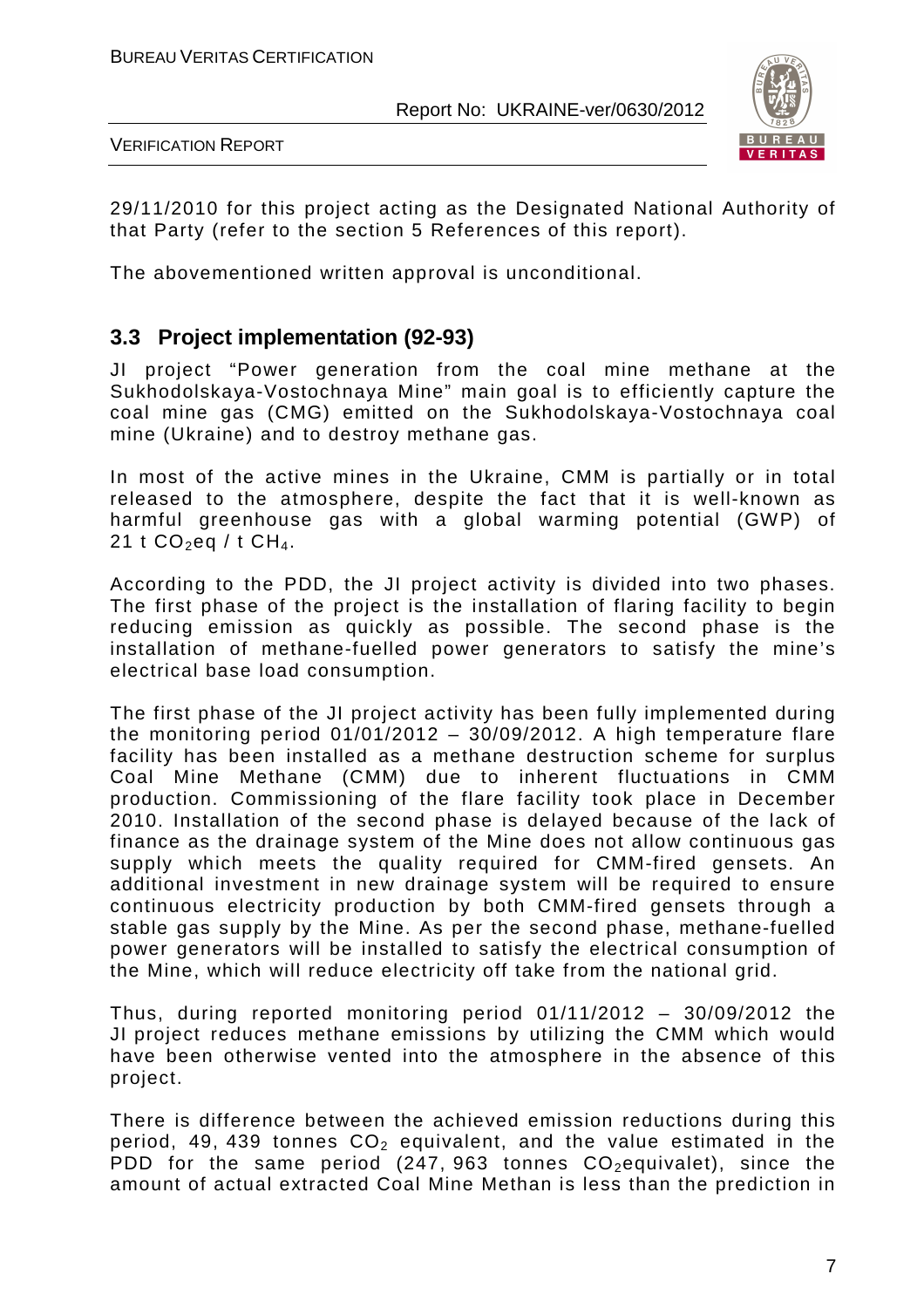

VERIFICATION REPORT

the PDD. Also, such difference is due to some problems during the function of the plant in winter. Furthermore, frozen Pipelines have made impossible to arrange the quantity and quality calculated in the PDD.

The identified areas of concern as to project implementation, project participants response and BV Certification's conclusion are described in Appendix A (refer to CAR01, CAR02, CAR03, and CL01).

#### **3.4 Compliance of the monitoring plan with the monitoring methodology (94-98)**

The monitoring occurred in accordance with the monitoring plan included in the PDD regarding which the determination has been deemed final. According to the PDD, selection of monitoring approach was made on the basis of approved consolidated baseline and monitoring methodology ACM0008 (version 07) and in compliance with "Guidance on criteria for baseline setting and monitoring". The project developer used JI specific approach with aspects of approved monitoring methodology ACM0008 for establishing the monitoring. Collection of all key parameters required to calculate greenhouse gas emissions is undertaken according to Operational and technical maintenance manual that provides a procedure of quality management for plant operational and technical maintenance.

For calculating the emission reductions key factors, such as amount of additional electricity consumption for capture and use or destruction of methane and further electricity consumption within project activity, amount of methane sent to flare, quality parameters of methane, concentration of methane in the exhaust gas of the flare in dry basis at normal conditions in the hour, temperature in the exhaust gas of the flare as well as risks associated with the JI project were taken into account, as appropriate.

Data sources used for calculating emission reductions, such as calibrated measurement equipment, the orders that establishes standardized emission factors for the Ukrainian electricity grid, IPCC, etc. are clearly identified, reliable and transparent. Automatic system registers the data related to methane. Recorded data are stored in the electronic database. In detail, registration of monitoring parameters at the plant is conducted in accordance with identified procedure of data collection. Plant management is performed by plant operators and engineers of Green Gas Krasnodon LLC; it includes operation and maintenance of project equipment, data monitoring, and gas management. JI project management is realized by consultants of Green Gas Germany GmbH. Consultants carry out internal training for plant managers and engineers, internal audits, troubleshooting measures if any is needed, and prepare reported documentation. Finally, plant operators and JI project consultants report to project participants such as PJSC "Krasnodon Coal Company" and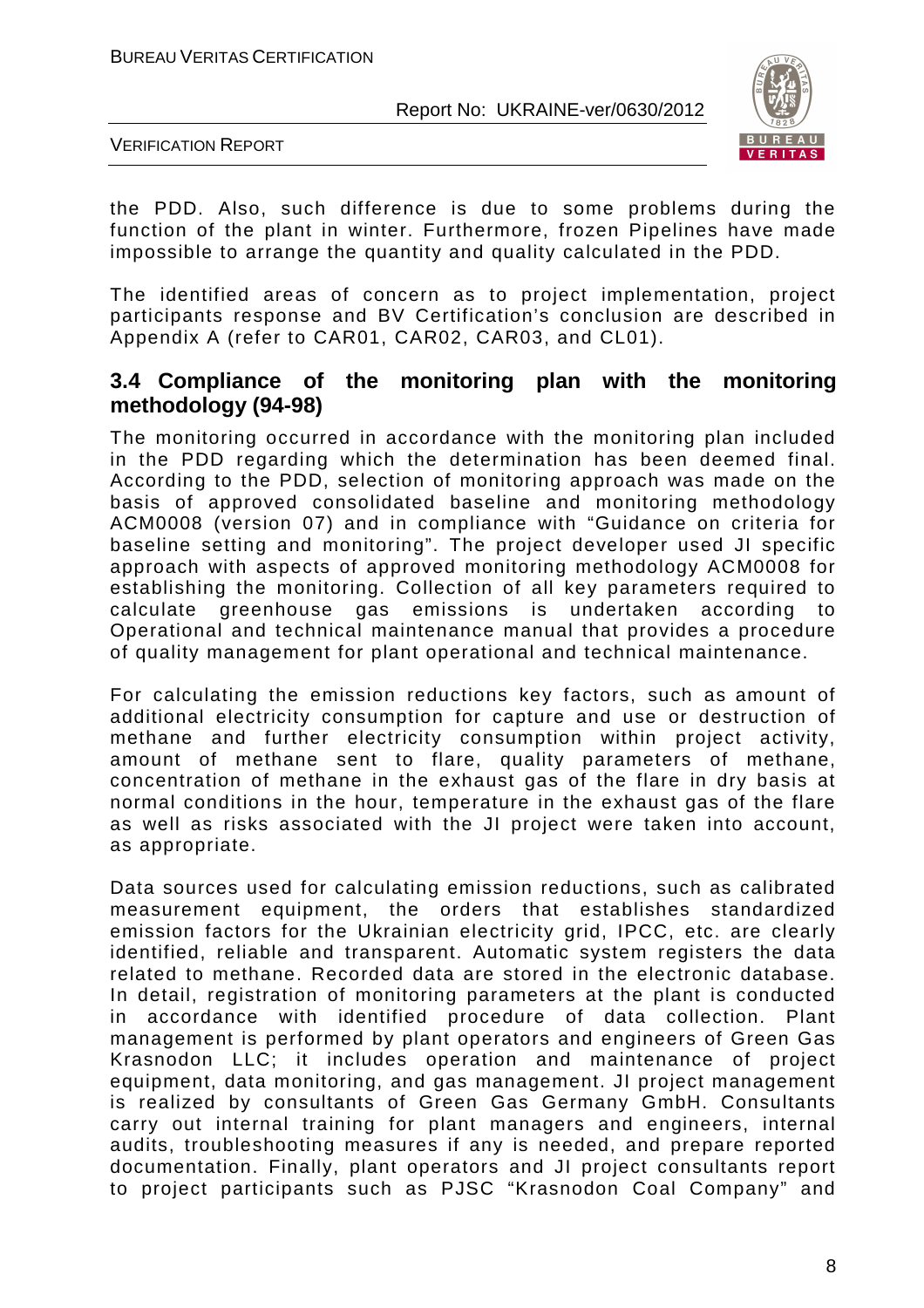

VERIFICATION REPORT

Green Gas Ukraine Holdings B.V. In general, all roles and responsibilities connected with JI project at Green Gas Krasnodon LLC are established in accordance with procedure described in section D "Monitoring plan" of the registered PDD version 06 dated 25/04/2011.

Within the monitoring period 01/01/2012 – 30/09/2012 additional training was performed for the plant manager. Specifically, the manufacturer of the gas warning system trained the plant manager to ensure practical knowledge in function about gas warning systems. As a result Certificate on training was issued as documented evidence. The document was provided to the verification team (see the Category 2 Documents, section 5 of that report).

Emission factors are selected by carefully balancing accuracy and reasonableness, and appropriately justified of the choice. According to the JI project documents, several emission factors are used for calculation of emission reductions, such as carbon emission factor for combusted methane, carbon emission factor for combusted non methane hydrocarbons, carbon emission factor of electricity replaced by the project, and  $CO<sub>2</sub>$  emission factor of electricity used from the national grid.

The calculation of emission reductions is based on conservative assumptions and the most plausible scenarios in a transparent manner.

### **3.5 Revision of monitoring plan (99-100)**

No revisions of the monitoring plan of JI project "Power generation from the coal mine methane at the Sukhodolskaya-Vostochnaya Mine" occur during reported monitoring period 01/01/2012 – 30/09/2012. Thus, that section is not applicable.

### **3.6 Data management (101)**

As a result of site visit, documents revision, and verification process at all verification team can conclude that the data and their sources, provided in monitoring report for the period 01/01/2012 – 30/09/2012, are clearly identified, reliable and transparent.

The implementation of data collection procedures is in accordance with the monitoring plan, including the quality control and quality assurance procedures. For instance, internal audits and control measures are conducted by JI project consultants from Green Gas Germany GmbH. These procedures are described in detail in the registered project design document.

As per plant schedule the exhaust thermocouple was replaced. The replacement was justified with the documented evidences such as Spare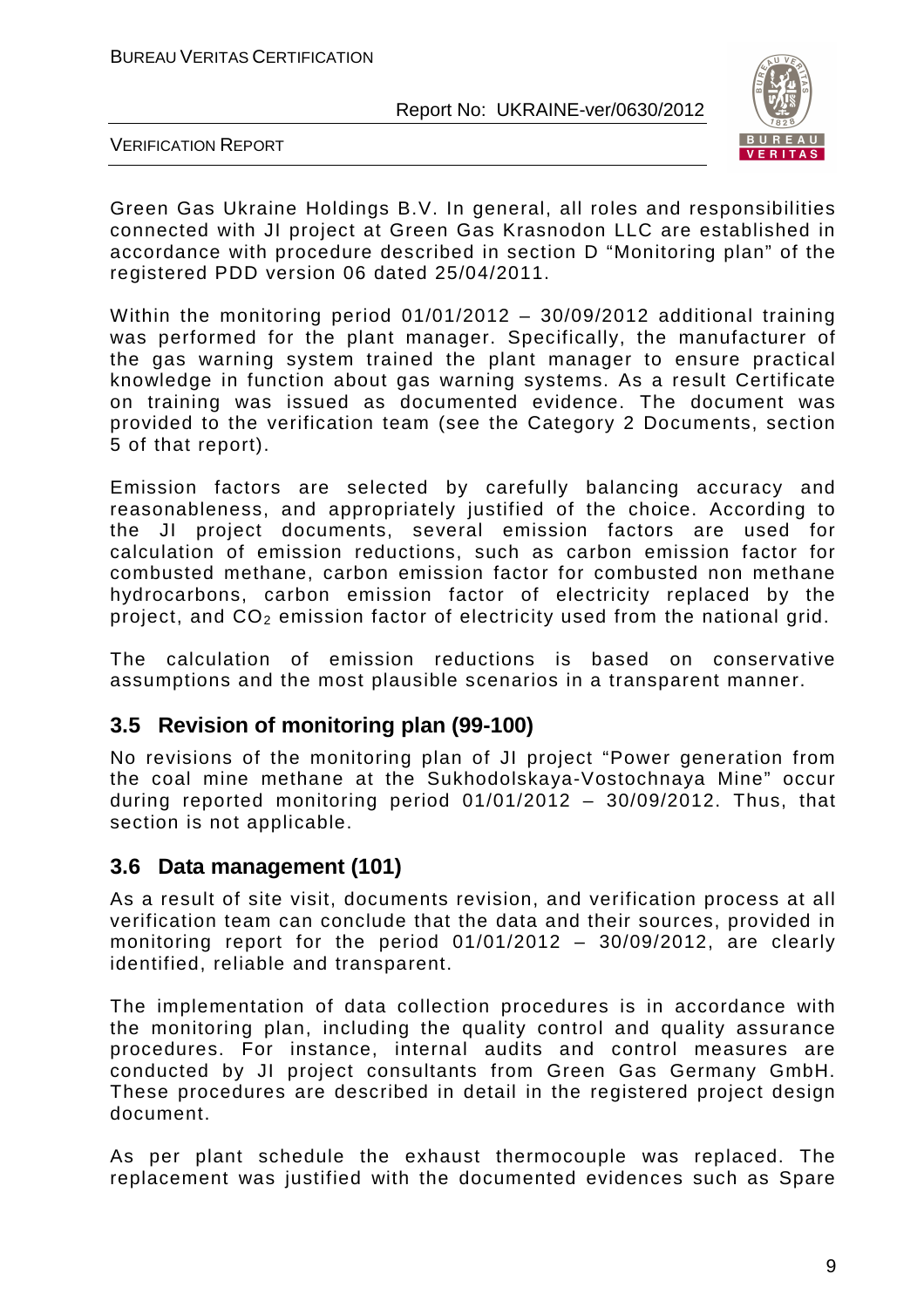

VERIFICATION REPORT

part replacement report. That document was reviewed by the verification team and found satisfactory (see the Category 2 Documents, section 5 of that report).

According to the documents on measurement equipment and its calibration certificates, the function of the monitoring equipment, including its calibration status, is in order.

During site visit initial monitoring documents were revised, and electronic database was checked and discovered as reliable and functional. Thus, the evidence and records used for the monitoring are maintained in a traceable manner.

As a result of the site visit interview the verification team was informed that some special events occurred within the monitoring period 01/01/2012 – 30/09/2012. Those are related to the Micro Box PC and the air flap actuator. Firstly, the data logging system had problems of function. The system did not store operation data after the maintenance operations carried out to electric equipments in the Main Control Cabinet. This event took place on 15/08/2012. The problem was detected next day, namely, on 16/08/2012, due to the crosschecking procedure. The event was documented according to the approved procedure. The situation and taken action was registered in the special Report of malfunction. Project participants provided the report to the AIE (see the Category 2 Documents, section 5 of that report). Finally, the Micro Box PC was restarted by the project participants and all cables reconnected. Secondly, the air flap actuators did not react on a signals control system. It happened on 16/05/2012. As project participants detected, the flare was shut down because the cables were damaged by the hot surface of the flare. According to the procedure, the event was fixed in the special document (i.e., the Report of malfunction). The event Report was provided to the verification team for justification of the taken actions. The air flap actuator and cables from both terminal boxes to the flare cabinet were replaced on 18/05/2012. As a result, the actuator was tested and adjusted.

The data collection and management system for the JI project "Power generation from the coal mine methane at the Sukhodolskaya-Vostochnaya Mine" is in accordance with the monitoring plan registered in the PDD.

The identified areas of concern as to data management, project participants response and BV Certification's conclusion are described in Appendix A (refer to CL02).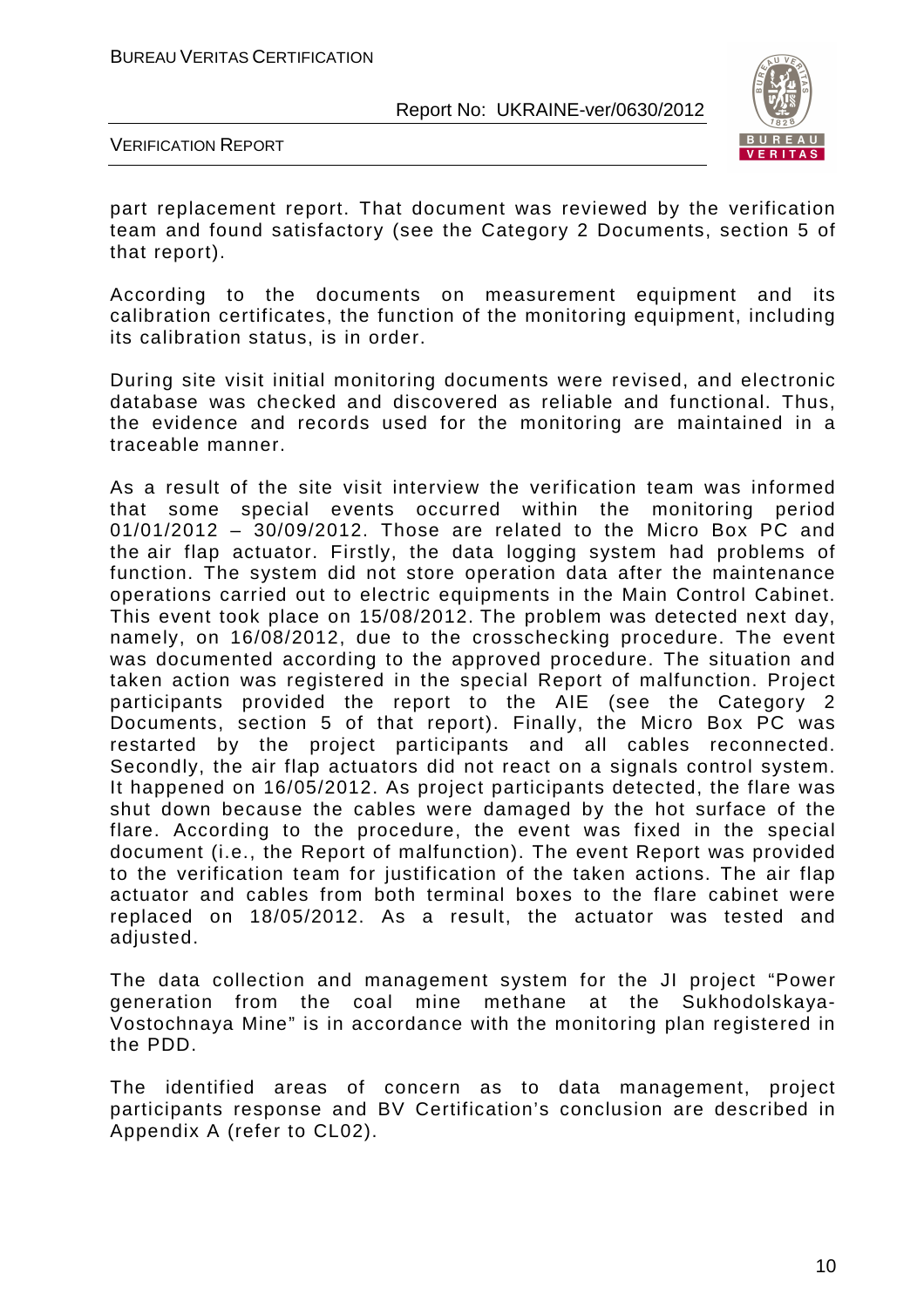



# **3.7 Verification regarding programmes of activities (102-110)**

Not applicable.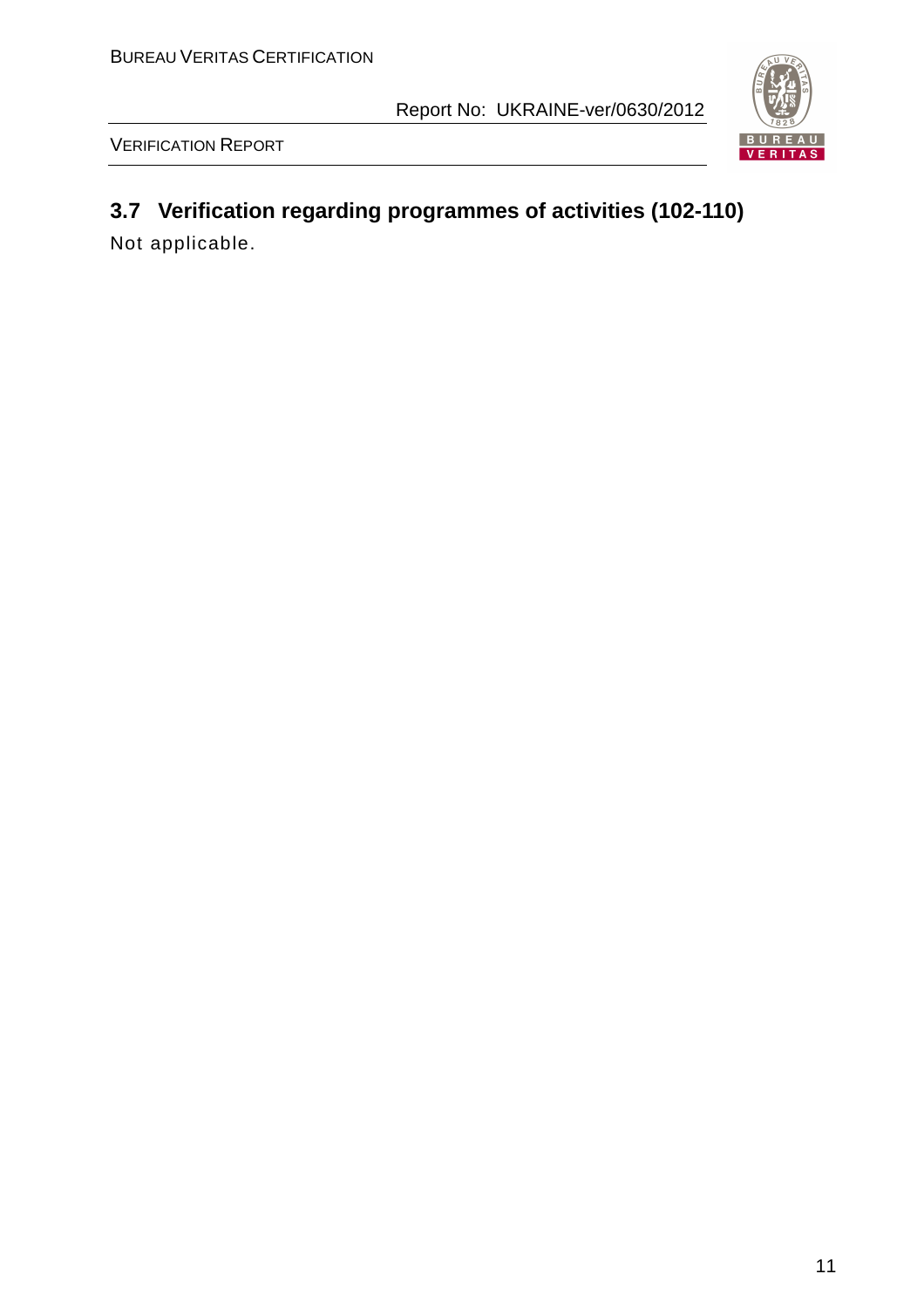

VERIFICATION REPORT

# **4 VERIFICATION OPINION**

Bureau Veritas Certification has performed the second periodic verification of the JI project "Power generation from the coal mine methane at the Sukhodolskaya-Vostochnaya Mine" in Ukraine, which applies JI specific approach on the basis of approved consolidated baseline and monitoring methodology ACM0008 (version 07). The verification was performed in compliance with UNFCCC criteria and host country criteria and also on the criteria given to provide for consistent project operations, monitoring and reporting.

The verification consisted of the following three phases: i) desk review of the monitoring report against the project design and the baseline and monitoring plan; ii) follow-up interviews with project stakeholders; iii) resolution of outstanding issues and the issuance of the final verification report and opinion.

The management of Green Gas Krasnodon LLC is responsible for the preparation of the GHG emissions data and the reported GHG emissions reductions of the project on the basis set out within the project Monitoring Plan that is indicated in the final PDD version 06 dated 25/04/2011. The development and maintenance of records and reporting procedures in accordance with that plan, including the calculation and determination of GHG emission reductions from the project, is the responsibility of the management of the project.

Bureau Veritas Certification verified the project monitoring report version 02 dated 13/11/2012 for the reporting period as indicated below. Bureau Veritas Certification confirms that the project is implemented as planned and described in approved project design documents. Installed equipment being essential for generating emission reduction runs reliably and is calibrated appropriately. The monitoring system is in place and the project is generating GHG emission reductions.

Bureau Veritas Certification can confirm that the GHG emission reduction is accurately calculated and is free of material errors, omissions, and misstatements. Our opinion relates to the project's GHG emissions and resulting GHG emissions reductions reported and related to the approved project baseline and monitoring, and its associated documents. Based on the information we have seen and evaluated, we confirm, with a reasonable level of assurance, the following statement: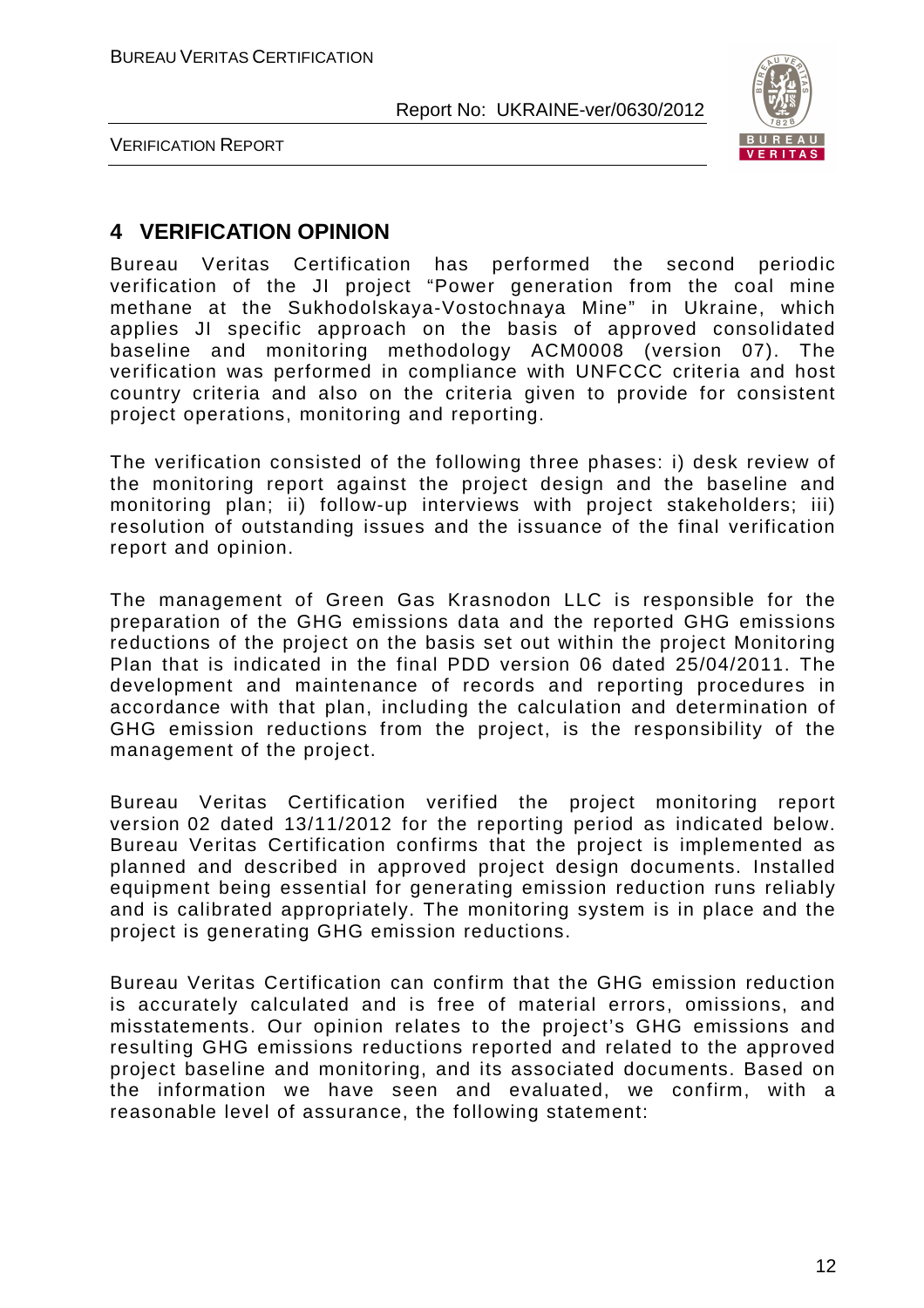

VERIFICATION REPORT

Reporting period: From 01/01/2012 – 30/09/2012 Baseline emissions : 56, 742 tonnes of CO<sub>2</sub> equivalent Project emissions : 7, 303 tonnes of CO<sub>2</sub> equivalent Emission Reductions (1 quarter 2012 – 3 quarter 2012) : 49, 439 tonnes of  $CO<sub>2</sub>$  equivalent

Emission reductions, project emissions and baseline emissions which are stated above are rounded by developers of the monitoring report to the whole figure (i.e., 1t) and are based on detailed calculations which are demonstrated in excel spreadsheets attached to the monitoring report.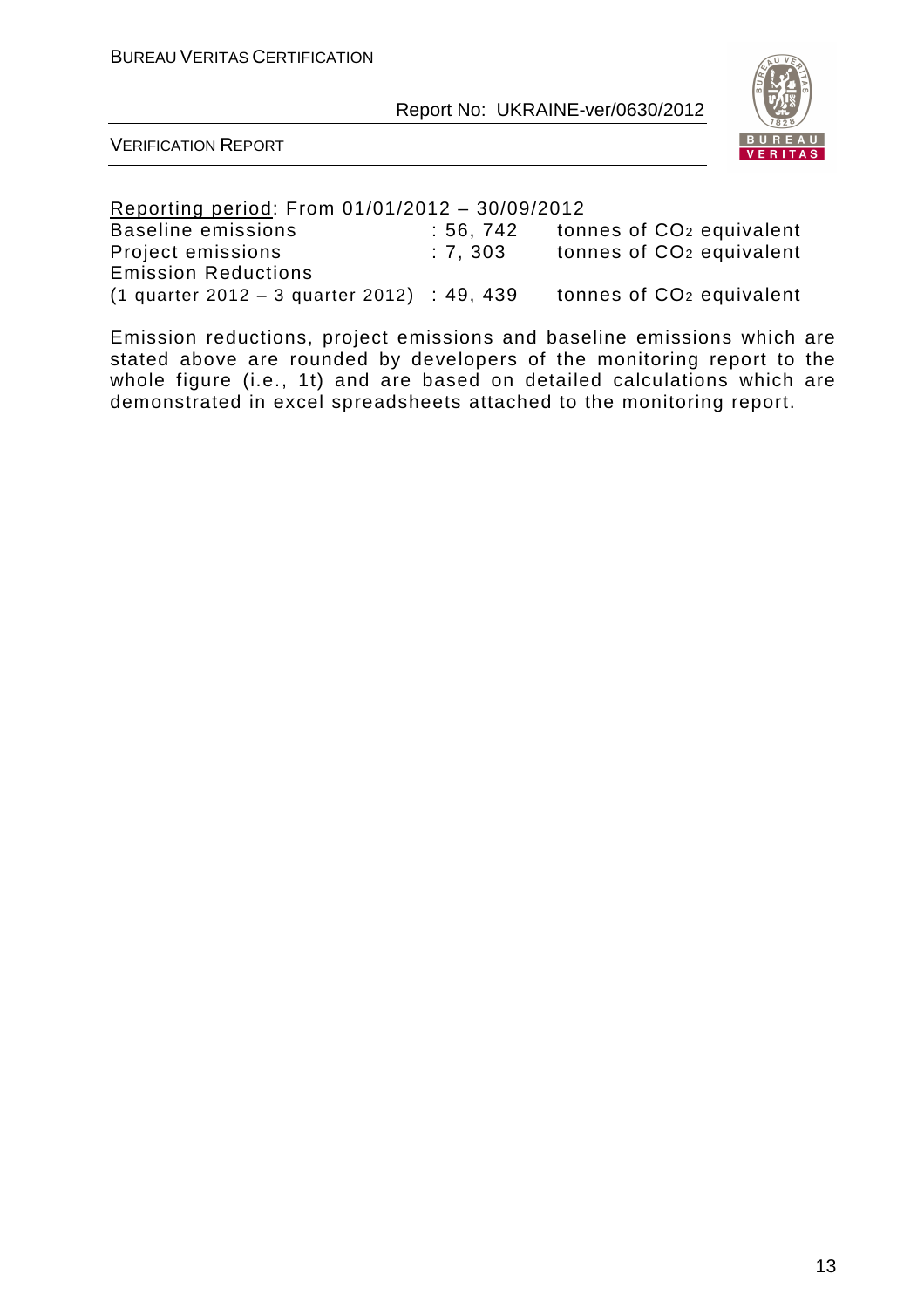

VERIFICATION REPORT

# **5 REFERENCES**

#### **Category 1 Documents:**

Documents provided by Green Gas Krasnodon LLC that relate directly to the GHG components of the project.

- /1/ Monitoring report of JI project "Power generation from the coal mine methane at the Sukhodolskaya-Vostochnaya Mine" for the reported period 01/01/2012 – 30/09/2012, version 01 dated 15/10/2012;
- /2/ Monitoring report of JI project "Power generation from the coal mine methane at the Sukhodolskaya-Vostochnaya Mine" for the reported period 01/01/2012 – 30/09/2012, version 02 dated 13/11/2012;
- /3/ PDD of JI project "Power generation from the coal mine methane at the Sukhodolskaya-Vostochnaya Mine" version 06 dated 25/04/2011;
- /4/ Letter of Approval # 2010JI33 dated 29/11/2010 of the JI project "Power generation from the coal mine methane at the Sukhodolskaya-Vostochnaya Mine" issued by the state of the Netherlands acting through the Ministry of Economic Affairs, Agriculture and Innovation;
- $/5/$  Letter of Approval # 3534/23/7 dated 30/11/2011 of the JI project "Power generation from the coal mine methane at the Sukhodolskaya-Vostochnaya Mine" issue by the State Environmental Investment Agency of Ukraine;
- /6/ Determination report # UKRAINE-det/0139/2010 of the JI project "Power generation from the coal mine methane at the Sukhodolskaya-Vostochnaya Mine" issued by BVC and dated 26/04/2011.
- /7/ Verification report No. UKRAINE-ver/0419/2012 of the JI project "Power generation from the coal mine methane at the Sukhodolskaya-Vostochnaya Mine" issued by BVC and dated 25/10/2012

#### **Category 2 Documents:**

Background documents related to the design and/or methodologies employed in the design or other reference documents.

- /1/ Report of malfunction at Sukhodolskaya-Vostochnaya Mine (form #549, version 1.0) dated 17/08/2012 (the micro box)
- /2/ Spare part replacement report of Sukhodolskaya-Vostochnaya Mine (form #550, version 1.0) dated 25/07/2012 (replacement of the exhaust thermocouple)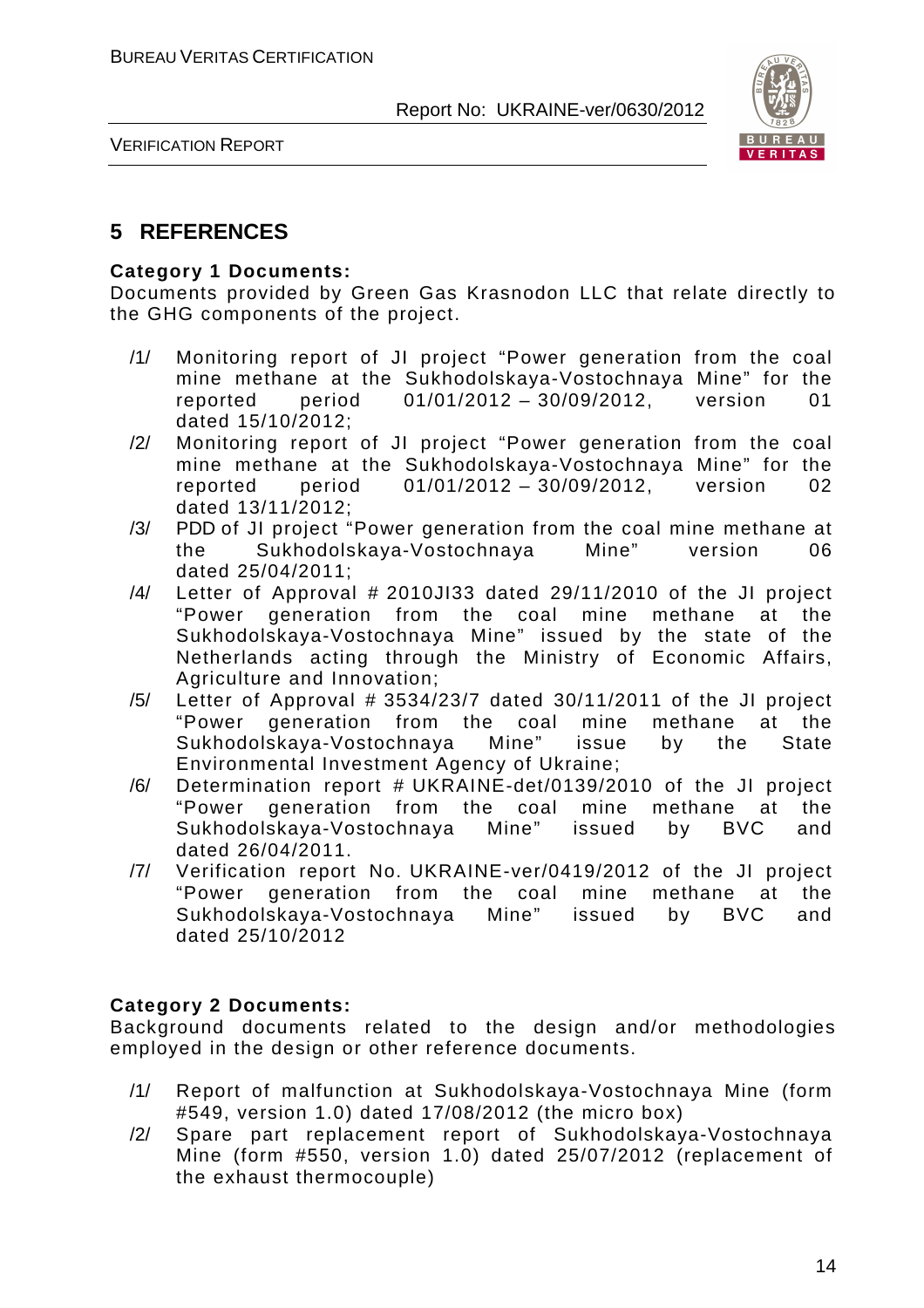

VERIFICATION REPORT

- /3/ Spare part replacement report of Sukhodolskaya-Vostochnaya Mine (form #550, version 1.1) dated 15/03/2012 (the measuring pump ser. # 2.03221690 was replaced by the measuring pump ser. # 2.04186094 in the residual gas analyzer A 141)
- /4/ Report of malfunction at Sukhodolskaya-Vostochnaya Mine (form #549, version 1.0) dated 18/05/2012 (air flap actuator KM 81.20 ser. # 091203C)
- /5/ Spare part replacement report of Sukhodolskaya-Vostochnaya Mine (form #550, version 1.0) dated 21/03/2012 (the sensor ser. # 84315100 B.1011-3528 was replaced by the sensor ser. # 84315200 A.1120026528; the sensor ser. # 84315100 B.1011- 3563 was replaced by the sensor ser. # 84315200 A.1123028359)
- /6/ Spare part replacement report of Sukhodolskaya-Vostochnaya Mine (form #550, version 1.0) dated 21/03/2012 (condensate pump in the residual gas analyzer ser. # 94016717 was replaced by the same one ser. # 14104419, and measuring pump in the exhaust gas analyzer ser. # 2.03221697 was replaced by the same one ser. # 2.04992807)
- /7/ Weekly raw monitoring data for the monitoring period January 2012 – September 2012
- /8/ Data of energy consumption for the monitoring period January 2012 – September 2012
- /9/ Calibration report on exhaust gas analyzer dated 04/01/2012 (NGA1-CH4-O2, order 4009.22)
- /10/ Calibration report on residual gas analyzer dated 04/01/2012 (NGA1-CH4-CO2-O2, order 4009.22)
- /11/ Calibration report on residual gas analyzer dated 18/01/2012 (NGA1-CH4-CO2-O2, order 4009.22)
- /12/ Calibration report on exhaust gas analyzer dated 18/01/2012 (NGA1-CH4-O2, order 4009.22) /13/ Calibration report on residual gas analyzer dated 01/02/2012 (NGA1-CH4-CO2-O2, order 4009.22)
- /14/ Calibration report on exhaust gas analyzer dated 01/02/2012 (NGA1-CH4-O2, order 4009.22)
- /15/ Calibration report on residual gas analyzer dated 15/02/2012 (NGA1-CH4-CO2-O2, order 4009.22)
- /16/ Calibration report on exhaust gas analyzer dated 15/02/2012 (NGA1-CH4-O2, order 4009.22)
- /17/ Calibration report on exhaust gas analyzer dated 01/03/2012 (NGA1-CH4-O2, order 4009.22)
- /18/ Calibration report on residual gas analyzer dated 01/03/2012 (NGA1-CH4-CO2-O2, order 4009.22)
- /19/ Calibration report on residual gas analyzer dated 09/03/2012 (NGA1-CH4-CO2-O2, order 4009.22)
- /20/ Calibration report on exhaust gas analyzer dated 09/03/2012 (NGA1-CH4-O2, order 4009.22)
- /21/ Calibration report on residual gas analyzer dated 22/03/2012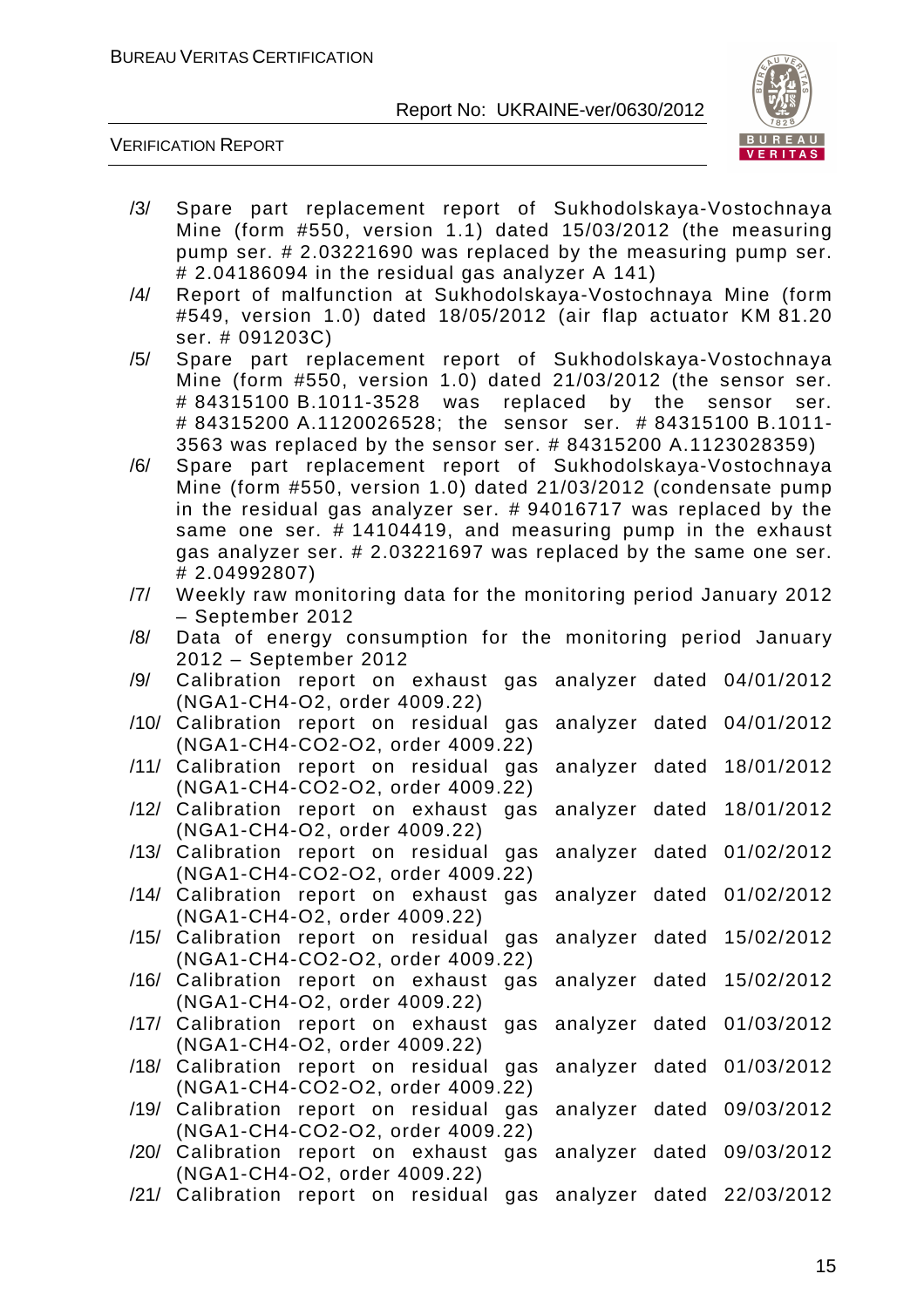

VERIFICATION REPORT

|      | (NGA1-CH4-CO2-O2, order 4009.22)                                                             |                              |
|------|----------------------------------------------------------------------------------------------|------------------------------|
|      | /22/ Calibration report on exhaust gas                                                       | analyzer dated 22/03/2012    |
|      | (NGA1-CH4-O2, order 4009.22)                                                                 |                              |
| /23/ | Calibration report on residual<br>gas                                                        | 11/07/2012<br>analyzer dated |
|      | (NGA1-CH4-CO2-O2, order 4009.22)                                                             |                              |
|      | /24/ Calibration report on exhaust<br>gas                                                    | analyzer dated 11/07/2012    |
|      | (NGA1-CH4-O2, order 4009.22)                                                                 |                              |
| /25/ | Calibration report on exhaust<br>gas                                                         | analyzer dated 25/07/2012    |
|      | (NGA1-CH4-O2, order 4009.22)                                                                 |                              |
| /26/ | Calibration report on residual<br>gas<br>(NGA1-CH4-CO2-O2, order 4009.22)                    | analyzer dated 25/07/2012    |
|      | /27/ Calibration report on exhaust<br>gas                                                    | analyzer dated 08/08/2012    |
|      | (NGA1-CH4-O2, order 4009.22)                                                                 |                              |
| /28/ | Calibration report on residual<br>gas                                                        | analyzer dated 08/08/2012    |
|      | (NGA1-CH4-CO2-O2, order 4009.22)                                                             |                              |
|      | /29/ Calibration report on exhaust gas                                                       | analyzer dated 22/08/2012    |
|      | (NGA1-CH4-O2, order 4009.22)                                                                 |                              |
|      | /30/ Calibration report on residual gas                                                      | analyzer dated 22/08/2012    |
|      | (NGA1-CH4-CO2-O2, order 4009.22)                                                             |                              |
| /31/ | Calibration report on residual<br>gas                                                        | analyzer dated 05/09/2012    |
|      | (NGA1-CH4-CO2-O2, order 4009.22)                                                             |                              |
|      | /32/ Calibration report on exhaust gas                                                       | analyzer dated 05/09/2012    |
|      | (NGA1-CH4-O2, order 4009.22)                                                                 |                              |
| /33/ | Calibration report on residual gas                                                           | analyzer dated<br>19/09/2012 |
|      | (NGA1-CH4-CO2-O2, order 4009.22)                                                             |                              |
| /34/ | Calibration report on exhaust gas                                                            | analyzer dated 19/09/2012    |
|      | (NGA1-CH4-O2, order 4009.22)                                                                 |                              |
|      | /35/ Plant status and operation report of Sukhodolskaya-Vostochnaya<br>Mine dated 03/01/2012 |                              |
| /36/ | Plant status and operation report of Sukhodolskaya-Vostochnaya                               |                              |
|      | Mine dated 02/02/2012                                                                        |                              |
| /37/ | Plant status and operation report of Sukhodolskaya-Vostochnaya                               |                              |
|      | Mine dated 02/03/2012                                                                        |                              |
| /38/ | Plant status and operation report of Sukhodolskaya-Vostochnaya                               |                              |
|      | Mine dated 05/04/2012                                                                        |                              |
|      | /39/ Plant status and operation report of Sukhodolskaya-Vostochnaya                          |                              |
|      | Mine dated 30/04/2012                                                                        |                              |
|      | /40/ Plant status and operation report of Sukhodolskaya-Vostochnaya                          |                              |
|      | Mine dated 21/05/2012                                                                        |                              |
|      | /41/ Plant status and operation report of Sukhodolskaya-Vostochnaya                          |                              |
|      | Mine dated 01/06/2012                                                                        |                              |
|      | /42/ Plant status and operation report of Sukhodolskaya-Vostochnaya                          |                              |
|      | Mine dated 12/07/2012                                                                        |                              |
|      | /43/ Plant status and operation report of Sukhodolskaya-Vostochnaya<br>Mine dated 22/08/2012 |                              |
|      | /44/ Plant status and operation report of Sukhodolskaya-Vostochnaya                          |                              |
|      | Mine dated 13/09/2012                                                                        |                              |
|      |                                                                                              |                              |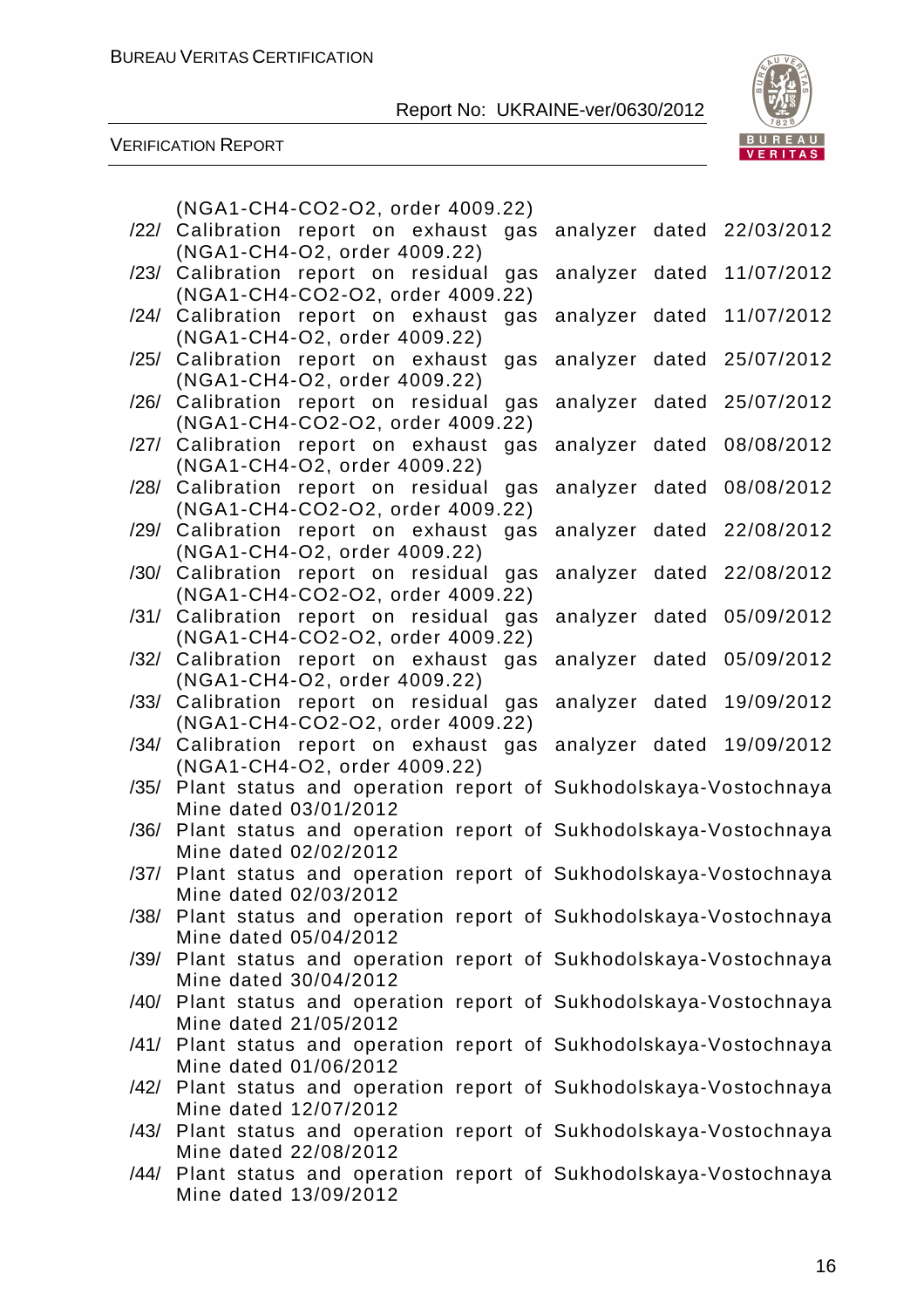

VERIFICATION REPORT

- /45/ Certificate on a training about gas warning systems dated 26/09/2012 and issued to Yaroslav Okhremenko
- /46/ Gas content sampled 20/09/2012 PJSC "Krasnodon Coal Company" Sukhodolskaya-Vostochnaya Mine
- /47/ Agreement # 1931210791/436-І/05-12 dated 23/05/2012 between Respirator Scientific and Research Institute of Mine Rescue and Fire Safety and PJSC "Krasnodon Coal Company" on study ignition gas samples from degassing pipeline
- /48/ Letter # 8/2-46 dated 15/05/2012 from PJSC "Krasnodon Coal Company" to Green Gas Krasnodon LLC director, O. Ostrovska concerning electricity consumption class of Sukhodolskaya-Vostochnaya Mine
- /49/ Information on electricity registration accounting means of OJSC "Krasnodon Coal Company" Sukhodolskaya-Vostochnaya Mine
- /50/ Data logging and transfer procedure. Standard Operating procedure 181 of the Sukhodolskaya-Vostochnaya Coal Mine (Krasnodon, Ukraine), version 2.7

#### **Persons interviewed:**

List persons interviewed during the verification or persons that contributed with other information that are not included in the documents listed above.

- /1/ Serhii Halushkin chief engineer of the Sukhodolskaya-Vostochnaya Mine
- /2/ Yana Pushkar lead engineer of KYOTo at PJSC "Krasnodon Coal Company"
- /3/ Iryna Diumina lead engineer of Joint Implementation projects
- /4/ Yaroslav Okhremenko Plant manager, site engineer
- /5/ Viacheslav Sopov Site manager's assistant
- /6/ Airat Khakimzianov JI consultant
- /7/ Raj Kumar Carbon Revenue Manager of Green Gas International B.V.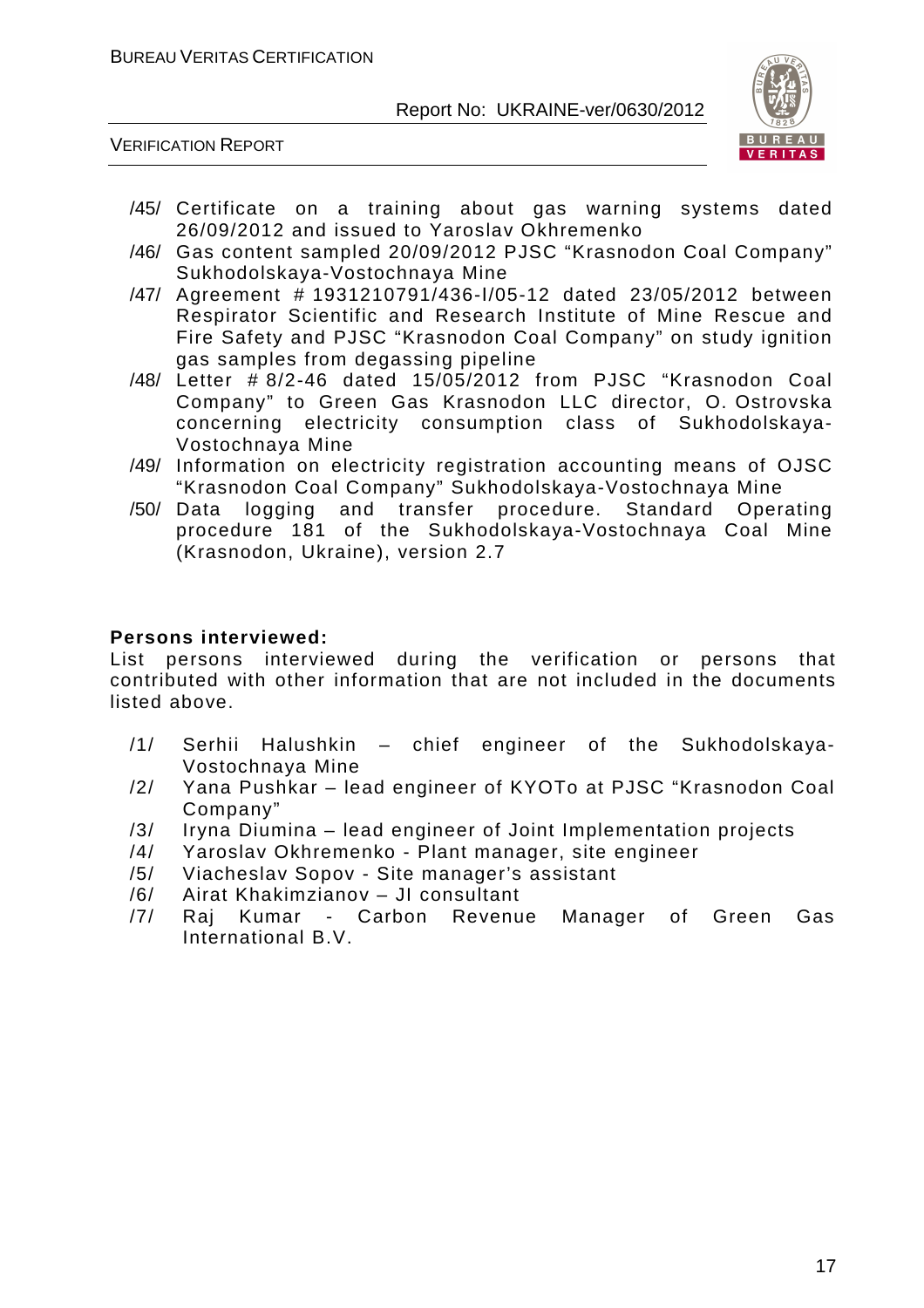

VERIFICATION REPORT

# APPENDIX A: VERIFICATION PROTOCOL

| Table 1 |                            |  |  | Check list for verification, according to the JOINT IMPLEMENTATION DETERMINATION AND VERIFICATION |  |
|---------|----------------------------|--|--|---------------------------------------------------------------------------------------------------|--|
|         | <b>MANUAL (Version 01)</b> |  |  |                                                                                                   |  |

| <b>DVM</b><br>Paragr | <b>Check Item</b>                                                                                                                                                                                                          | Initial finding                                                                                                                                                                                                                                                                                                                                                                                                                                                                                                                                                                                                                                                                                                                                                            | <b>Draft</b><br><b>Conclusi</b> | <b>Final</b><br><b>Conclusi</b> |
|----------------------|----------------------------------------------------------------------------------------------------------------------------------------------------------------------------------------------------------------------------|----------------------------------------------------------------------------------------------------------------------------------------------------------------------------------------------------------------------------------------------------------------------------------------------------------------------------------------------------------------------------------------------------------------------------------------------------------------------------------------------------------------------------------------------------------------------------------------------------------------------------------------------------------------------------------------------------------------------------------------------------------------------------|---------------------------------|---------------------------------|
| aph                  |                                                                                                                                                                                                                            |                                                                                                                                                                                                                                                                                                                                                                                                                                                                                                                                                                                                                                                                                                                                                                            | on                              | on                              |
|                      | <b>Project approvals by Parties involved</b>                                                                                                                                                                               |                                                                                                                                                                                                                                                                                                                                                                                                                                                                                                                                                                                                                                                                                                                                                                            |                                 |                                 |
| 90                   | Has the DFPs of at least one<br>Party involved, other than the<br>host Party, issued a written<br>the first verification report to the $ $<br>accordance with paragraph 38 of $\vert$<br>the JI guidelines, at the latest? | Letter of Approval (LoA) of the JI project<br>"Power generation from the coal mine<br>Sukhodolskaya-<br>methane at the<br>project approval when submitting   Vostochnaya Mine" was issued by the NFP<br>of Ukraine (Host Party) as well as the<br>secretariat for publication in Netherlands (Party B). They were provided<br>to AIE which does not question its<br>authenticity.<br>Host Party (i.e., Ukraine) provided Letter<br>of Approval # 3534/23/7 dated 30/11/2011<br>which was<br>issued<br>by the<br>State<br>Environmental Investment<br>Agency<br>0f<br>Ukraine.<br>Also, Party B (i.e., the Netherlands)<br>provided Letter of Approval #2010JI33<br>dated 29/11/2010 that was issued by the<br>Ministry of Economic Affairs, Agriculture<br>and Innovation. | OK.                             | OK.                             |
| 91                   | written<br>all<br>the<br>Are<br>Parties<br>approvals<br>by                                                                                                                                                                 | project   Yes, all the written project approvals by<br>involved   Parties involved are unconditional.                                                                                                                                                                                                                                                                                                                                                                                                                                                                                                                                                                                                                                                                      | OK                              | OK.                             |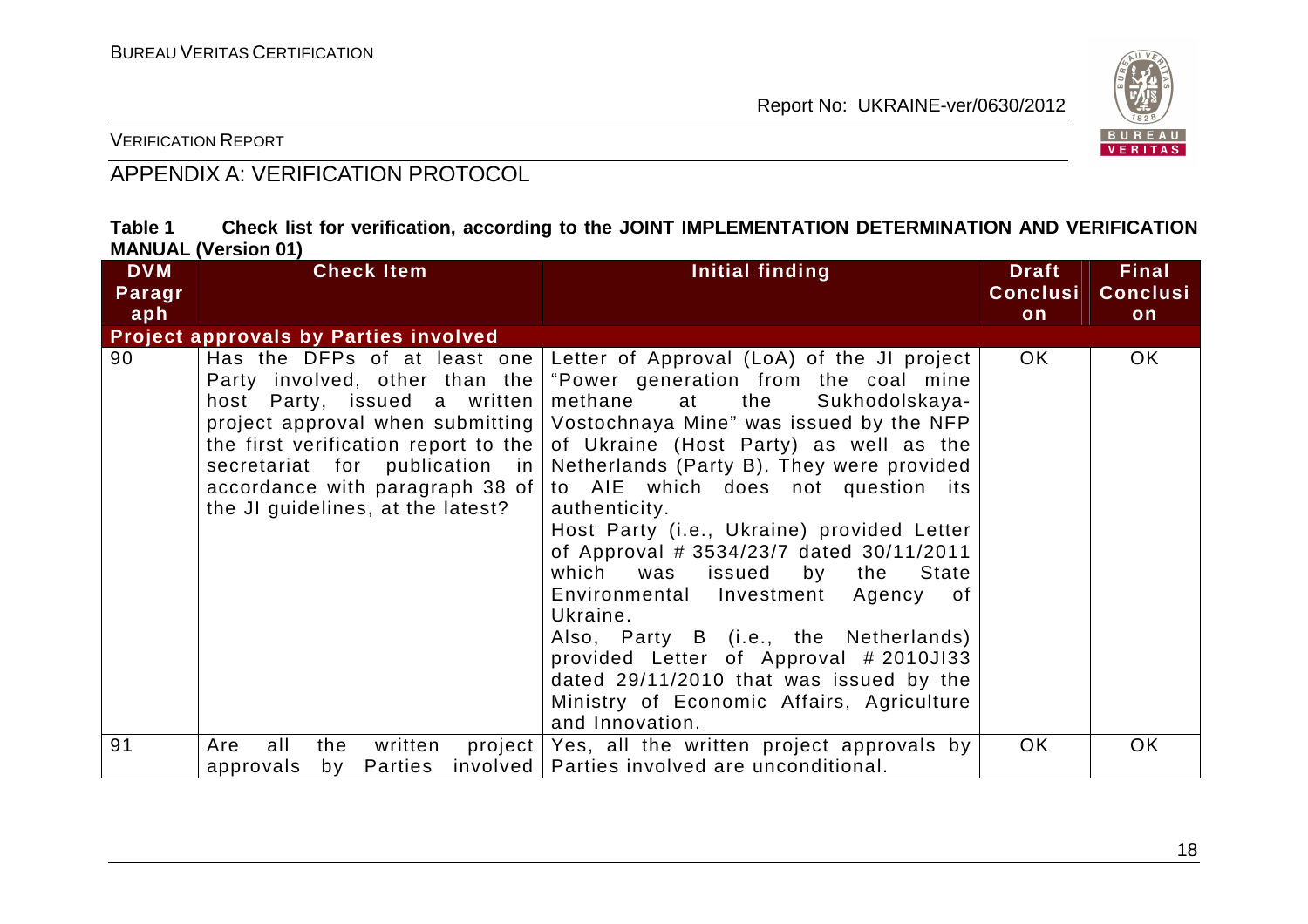

|                             | <b>VERIFICATION REPORT</b>                                                                                                                                                            |                                                                                                                                                                                                                                                                                                                                                                                                                                                                                                                                                                                                                                                                                                                                         |                                       | BUREAU<br><b>VERITAS</b>              |
|-----------------------------|---------------------------------------------------------------------------------------------------------------------------------------------------------------------------------------|-----------------------------------------------------------------------------------------------------------------------------------------------------------------------------------------------------------------------------------------------------------------------------------------------------------------------------------------------------------------------------------------------------------------------------------------------------------------------------------------------------------------------------------------------------------------------------------------------------------------------------------------------------------------------------------------------------------------------------------------|---------------------------------------|---------------------------------------|
| <b>DVM</b><br>Paragr<br>aph | <b>Check Item</b>                                                                                                                                                                     | Initial finding                                                                                                                                                                                                                                                                                                                                                                                                                                                                                                                                                                                                                                                                                                                         | <b>Draft</b><br><b>Conclusi</b><br>on | <b>Final</b><br><b>Conclusi</b><br>on |
|                             | unconditional?                                                                                                                                                                        |                                                                                                                                                                                                                                                                                                                                                                                                                                                                                                                                                                                                                                                                                                                                         |                                       |                                       |
|                             | <b>Project implementation</b>                                                                                                                                                         |                                                                                                                                                                                                                                                                                                                                                                                                                                                                                                                                                                                                                                                                                                                                         |                                       |                                       |
| 92                          | Has<br>the<br>project<br>implemented in accordance with<br>the PDD regarding which the<br>determination has been deemed<br>final and is so listed on the<br><b>UNFCCC JI website?</b> | been Project activity has been implemented<br>according to the project design document<br>version 06 dated 25/04/2011 that is<br>deemed final during determination.                                                                                                                                                                                                                                                                                                                                                                                                                                                                                                                                                                     | OK.                                   | OK.                                   |
| 93                          | What is the status of operation of<br>the project during the monitoring<br>period?                                                                                                    | As per registered PDD, regarded JI project<br>activity divided into two phases. Phase 1<br>has been fully implemented. Flare facility<br>was commissioned in December 2010. No<br>additional measures as per the project<br>activity were implemented during the<br>current monitoring period (i.e., January<br>2012 - September 2012).<br>Installation of Phase 2 is delayed due to<br>the lack of finance. Drainage system of the<br>Mine does not allow continuous gas supply<br>which meets the quality required for CMM-<br>fired gensets.<br>Additional investment is required for new<br>drainage system to ensure continuous<br>electricity production by both CMM-fired<br>gensets through a stable gas supply by the<br>Mine. |                                       | <b>OK</b>                             |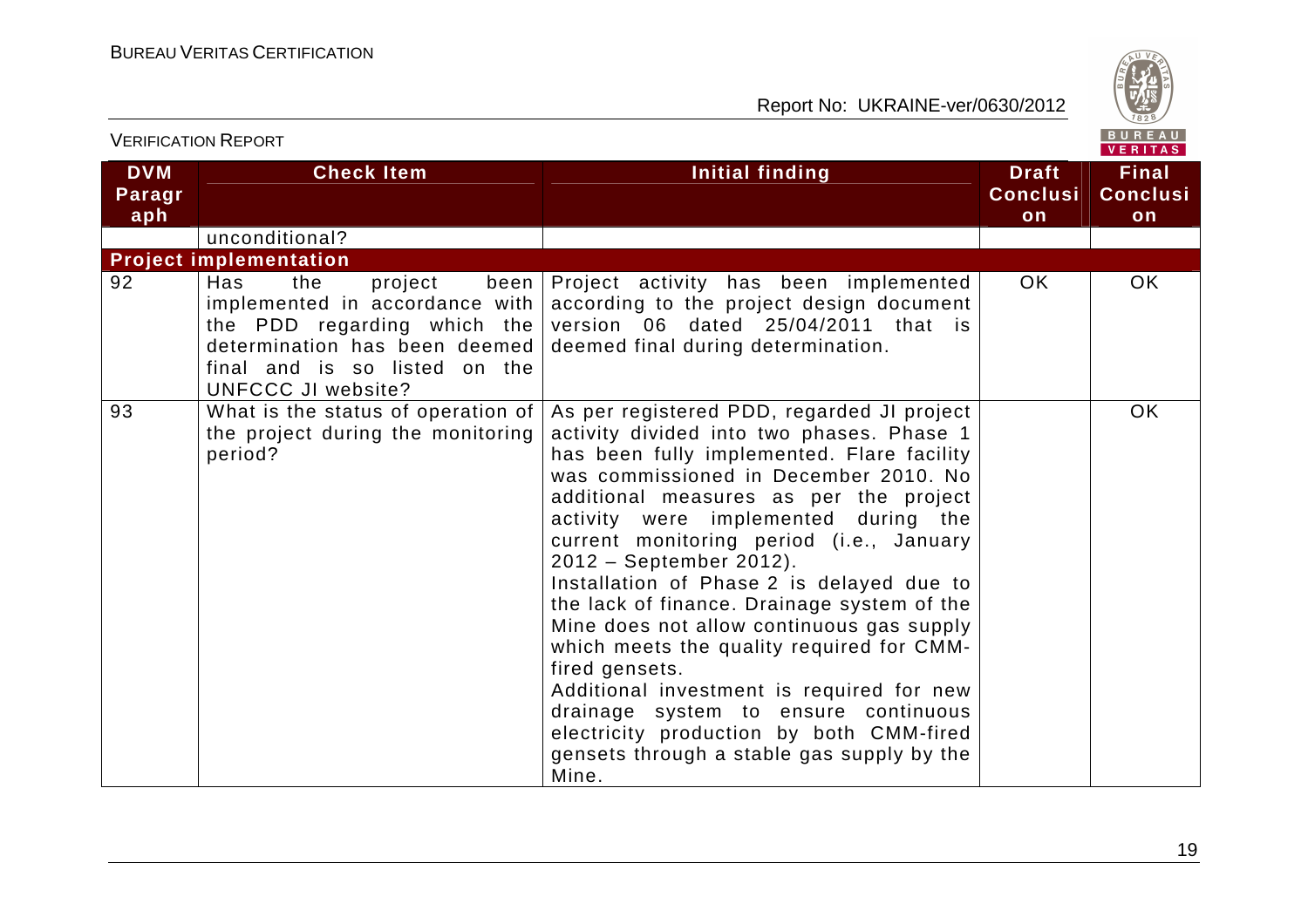VERIFICATION REPORT



| <b>DVM</b><br>Paragr<br>aph | <b>Check Item</b> | Initial finding                                                                                                                                                                                                                                                                                                                                                                                                                                                                                                                                                                 | <b>Draft</b><br><b>Conclusi</b><br>on | <b>Final</b><br><b>Conclusi</b><br>on |
|-----------------------------|-------------------|---------------------------------------------------------------------------------------------------------------------------------------------------------------------------------------------------------------------------------------------------------------------------------------------------------------------------------------------------------------------------------------------------------------------------------------------------------------------------------------------------------------------------------------------------------------------------------|---------------------------------------|---------------------------------------|
|                             |                   | The value of emission reductions achieved<br>for the monitoring period 01/01/2012 -<br>$30/09/2012$ makes 49, 439 t $CO2$<br>equivalent and that one estimated in PDD<br>$-248$ , 415 t $CO2$ equivalent.<br>Corrective Action Request 01 (CAR01).<br>During interview with PPs through site visit<br>special events within the monitoring period<br>were revealed. It is concerned to Micro<br>box PC and Air flap actuator. Reports of<br>malfunction were provided by PPs. Please<br>describe the relevant information in the<br>MR 11<br>for the<br>01/01/2012 - 30/09/2012 | CAR01                                 | <b>OK</b>                             |
|                             |                   | monitoring period.<br>Corrective Action Request 02 (CAR02).<br>According to the Contract and the major<br>part of documented evidences of the JI<br>project, there is known that current<br>monitoring period is from 01/01/2012 to<br>30/09/2012. Please make the information<br>of the monitoring period interval in<br>compliance throughout the monitoring<br>report (MR). Please pay your attention on<br>the page 20 of the MR.                                                                                                                                           | CAR <sub>02</sub>                     | OK.                                   |
|                             |                   | Corrective Action Request 03 (CAR03).<br>During site visit there was discovered that                                                                                                                                                                                                                                                                                                                                                                                                                                                                                            | CAR03                                 | OK.                                   |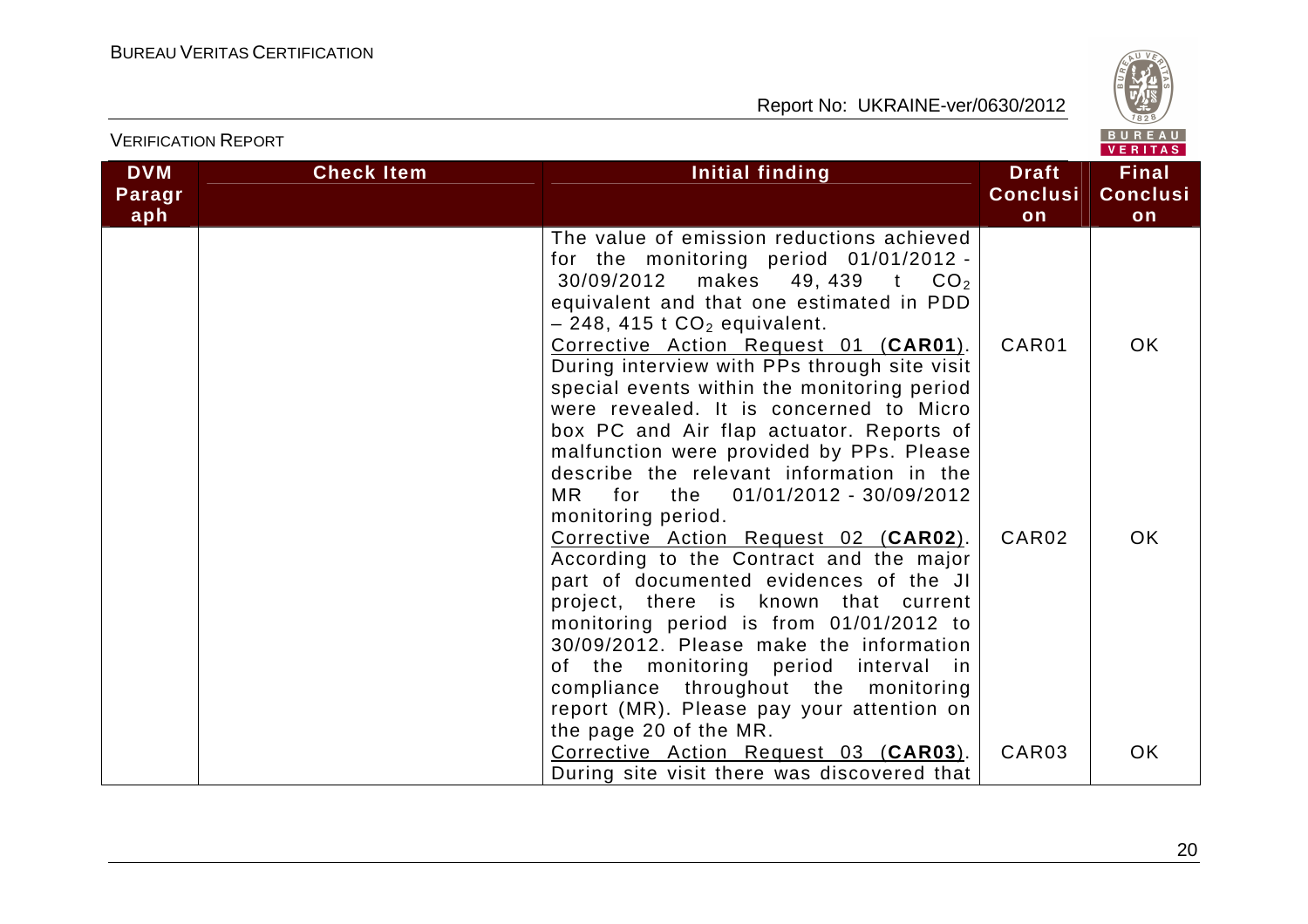

|                             | <b>VERIFICATION REPORT</b>                                                                                                                                                                                                                            |                                                                                                                                                                                                                                                                                                                                                                                                                                                                                                  |                                       | BUREAU<br><b>VERITAS</b>              |
|-----------------------------|-------------------------------------------------------------------------------------------------------------------------------------------------------------------------------------------------------------------------------------------------------|--------------------------------------------------------------------------------------------------------------------------------------------------------------------------------------------------------------------------------------------------------------------------------------------------------------------------------------------------------------------------------------------------------------------------------------------------------------------------------------------------|---------------------------------------|---------------------------------------|
| <b>DVM</b><br>Paragr<br>aph | <b>Check Item</b>                                                                                                                                                                                                                                     | Initial finding                                                                                                                                                                                                                                                                                                                                                                                                                                                                                  | <b>Draft</b><br><b>Conclusi</b><br>on | <b>Final</b><br><b>Conclusi</b><br>on |
|                             |                                                                                                                                                                                                                                                       | training about gaswarning systems was<br>performed for<br>plant<br>manager<br>in<br>September. Certificate on training was<br>provided for verification team. Please<br>state the information about training in the<br>monitoring report.<br>Clarification Request 01 (CL01). Please<br>clarify why the value of<br>emission<br>reductions provided in the<br>MR.<br>for<br>01/01/2012 - 30/09/2012 monitoring period<br>differs from the value stated in registered<br>PDD for the same period. | CL <sub>01</sub>                      | OK.                                   |
|                             | <b>Compliance with monitoring plan</b>                                                                                                                                                                                                                |                                                                                                                                                                                                                                                                                                                                                                                                                                                                                                  |                                       |                                       |
| 94                          | monitoring occur in<br>the<br>Did.<br>accordance with the monitoring<br>the<br>PDD  <br>plan<br>included<br>in timbra<br>which<br>regarding<br>the  <br>determination has been deemed  <br>final and is so listed on the<br><b>UNFCCC JI website?</b> | The Monitoring System is in place and<br>operational. Monitoring of GHG emission<br>occurred<br>reductions<br>basically<br>in<br>accordance with the determined Monitoring<br>Plan included in registered PDD.<br>Data used for calculation of emissions<br>reduction based on information<br>that<br>confirmed by PJSC "Krasnodon<br>Coal<br>Company" documents.                                                                                                                                | OK.                                   | OK.                                   |
| 95(a)                       | For<br>calculating<br>the<br>emission                                                                                                                                                                                                                 | For calculating the emission reductions,<br>reductions or enhancements of the key factors listed in 23 (b) (i)-(vi)<br>net removals, were key factors, DVM, influencing the baseline emissions<br>e.g. those listed in 23 (b) (i)-(vii) and the activity level of the project and the                                                                                                                                                                                                            | <b>OK</b>                             | <b>OK</b>                             |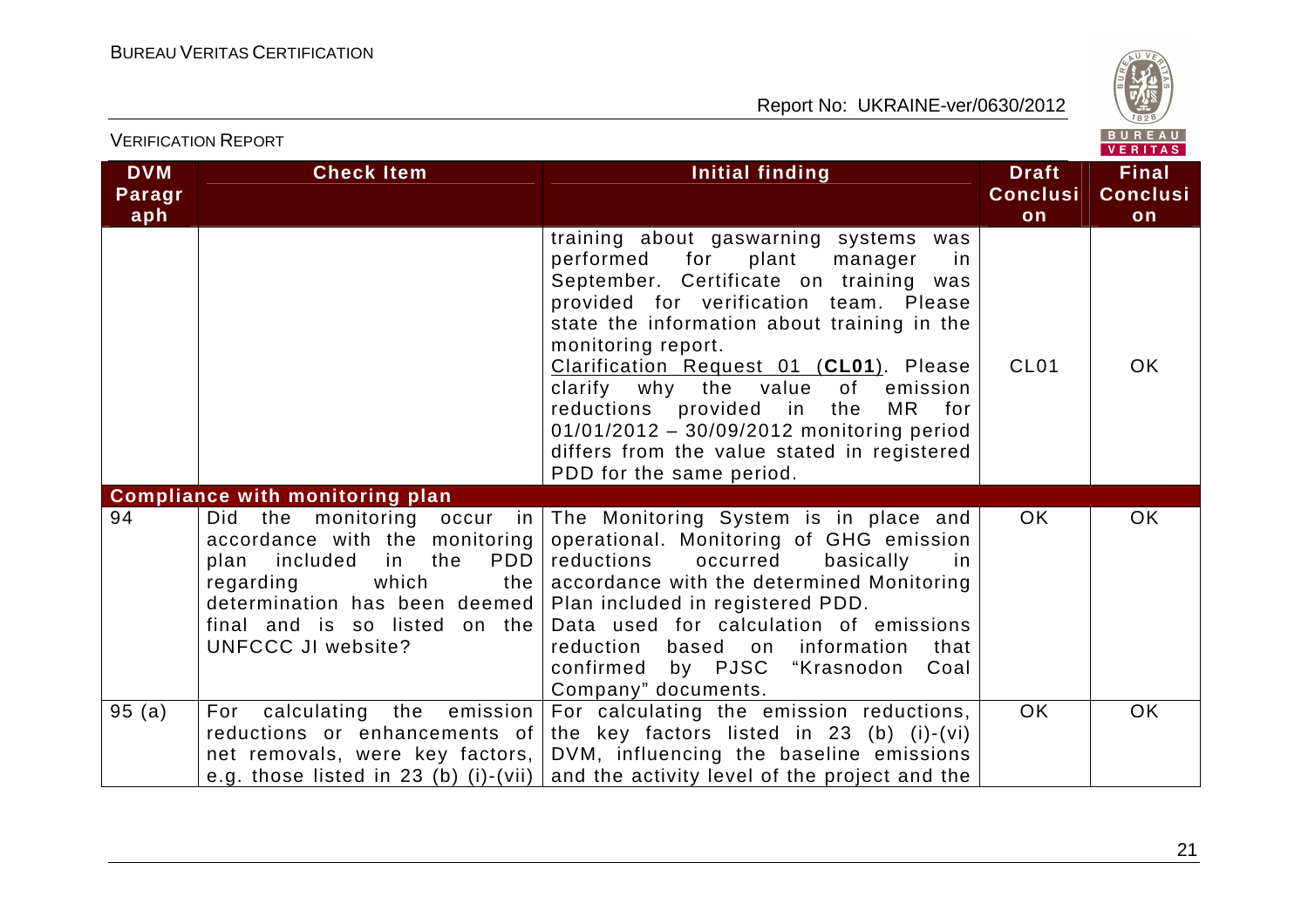

| <b>DVM</b><br>Paragr | <b>Check Item</b>                                                                                                                                                                                                                | <b>Initial finding</b>                                                                                                                                                                                                                                                                                                                                                                                                                                                                                                                                                                       | <b>Draft</b><br><b>Conclusi</b> | <b>Final</b><br><b>Conclusi</b> |
|----------------------|----------------------------------------------------------------------------------------------------------------------------------------------------------------------------------------------------------------------------------|----------------------------------------------------------------------------------------------------------------------------------------------------------------------------------------------------------------------------------------------------------------------------------------------------------------------------------------------------------------------------------------------------------------------------------------------------------------------------------------------------------------------------------------------------------------------------------------------|---------------------------------|---------------------------------|
| aph                  |                                                                                                                                                                                                                                  |                                                                                                                                                                                                                                                                                                                                                                                                                                                                                                                                                                                              | on                              | on                              |
|                      | above, influencing the baseline<br>emissions or net removals and<br>the activity level of the project<br>and the emissions or removals as<br>well as risks associated with the<br>project taken into account, as<br>appropriate? | emissions as well as risks associated with<br>the project were taken into account as<br>follows (refer to PDD B):<br>$\checkmark$ Flaring of CMM is not required by<br>existing national regulations;<br>$\checkmark$ There was no skilled and properly<br>trained personnel for the operation<br>and maintenance of the specific<br>modern kind of technology before<br>the project;<br>$\checkmark$ The concentration of methane within<br>VAM is too low;<br>Present technology is only available<br>for the gases with high calorific<br>value, and CMM has low calorific<br>value, etc. |                                 |                                 |
| 95(b)                | data<br>for<br>Are<br>used<br>sources<br>calculating emission reductions<br>or enhancements of net removals<br>clearly identified, reliable and<br>transparent?                                                                  | All the data sources used for calculating<br>emission reductions are clearly identified,<br>reliable and transparent. They are listed<br>and classified in the MR Sections B.2.<br>According to the monitoring procedure,<br>monitoring data are recorded automatically<br>and stored in the electronic database of<br>the plant.<br>Relevant monitoring points, measurement<br>equipment, and responsible persons are                                                                                                                                                                       | <b>OK</b>                       | <b>OK</b>                       |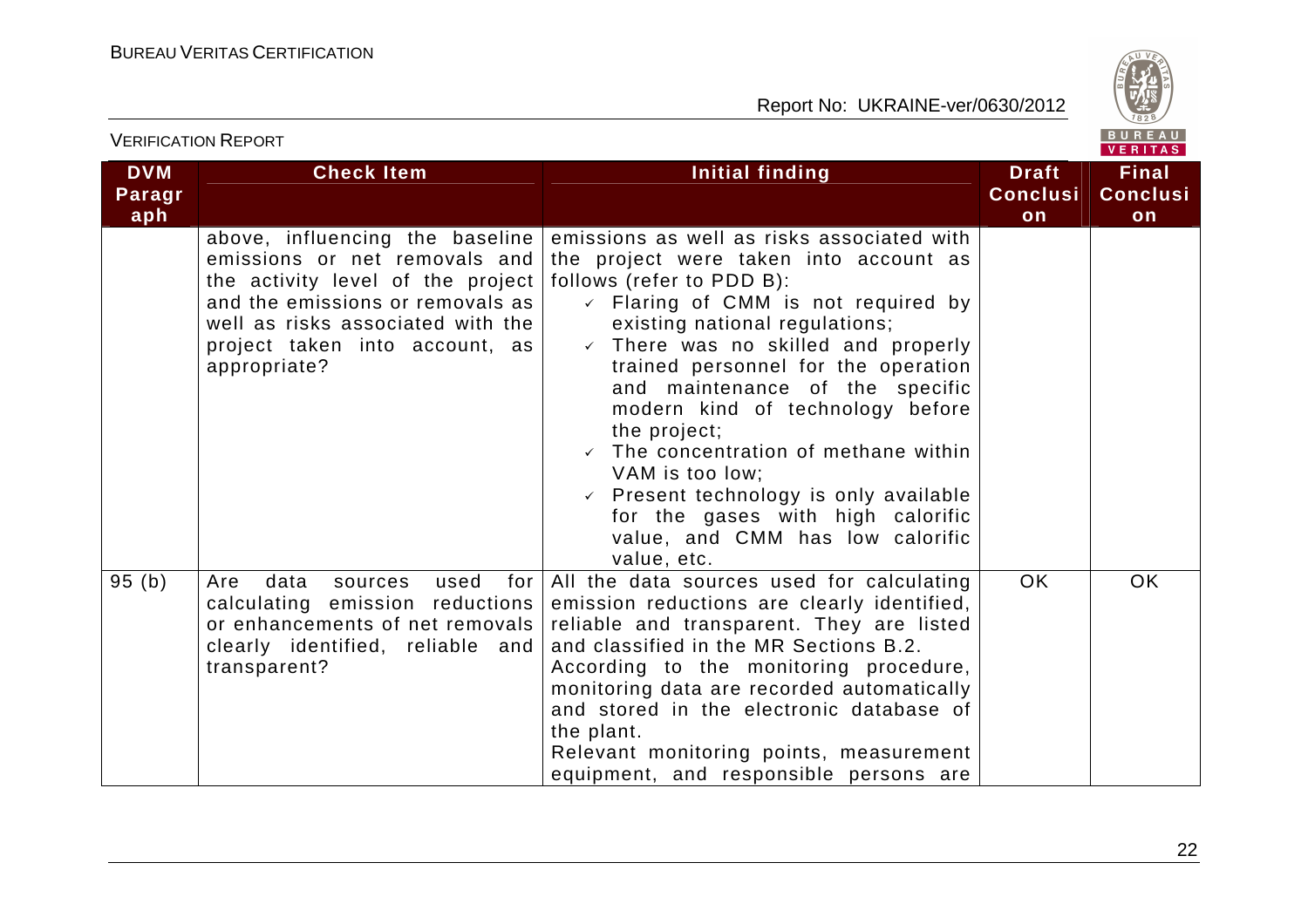

| <b>DVM</b><br>Paragr<br>aph | <b>Check Item</b>                                                                                                                                                                                                     | Initial finding                                                                                                                                                                                                                                                                                                                                                                                                                         | <b>Draft</b><br><b>Conclusi</b><br>on | <b>Final</b><br><b>Conclusi</b><br>on |
|-----------------------------|-----------------------------------------------------------------------------------------------------------------------------------------------------------------------------------------------------------------------|-----------------------------------------------------------------------------------------------------------------------------------------------------------------------------------------------------------------------------------------------------------------------------------------------------------------------------------------------------------------------------------------------------------------------------------------|---------------------------------------|---------------------------------------|
|                             |                                                                                                                                                                                                                       | explicitly indicated in the MR Section B<br>and on Figure B.2.1.1 and Figure B.2.1.2.<br>Calculation of emission reduction was<br>performed on the excel spreadsheet. The<br>results are summarised in the MR Section<br>D.<br>Verification result shoves that the initial<br>monitoring data from the plant reported<br>documents are consistent with the same<br>data provided in the monitoring report and<br>the excel spreadsheet. |                                       |                                       |
| 95(c)                       | Are emission factors, including<br>for calculating the emission<br>reductions or enhancements of<br>removals, selected<br>net<br>reasonableness,<br>appropriately justified of the $ACM0008$ (version 07).<br>choice? | $CO2$ emission factor from the grid and<br>default emission factors, if used   Carbon emission factor for combusted<br>methane are used for calculation of<br>emissions and emission reductions.<br>by   Carbon emission factor for combusted<br>carefully balancing accuracy and   methane was taken from the approved<br>and   consolidated<br>methodology                                                                            | <b>OK</b>                             | <b>OK</b>                             |
| 95(d)                       | removals<br>net<br>based<br>conservative assumptions<br>transparent manner?                                                                                                                                           | Is the calculation of emission The calculation of emission reductions is<br>reductions or enhancements of based on conservative assumptions and<br>most plausible scenarios<br>on   the<br>in.<br>a -<br>and transparent manner.<br>As a result of<br>the most plausible scenarios in a $\vert$ documents revision, all data connected<br>with estimation of emission reduction are                                                     | <b>OK</b>                             | <b>OK</b>                             |

VERIFICATION REPORT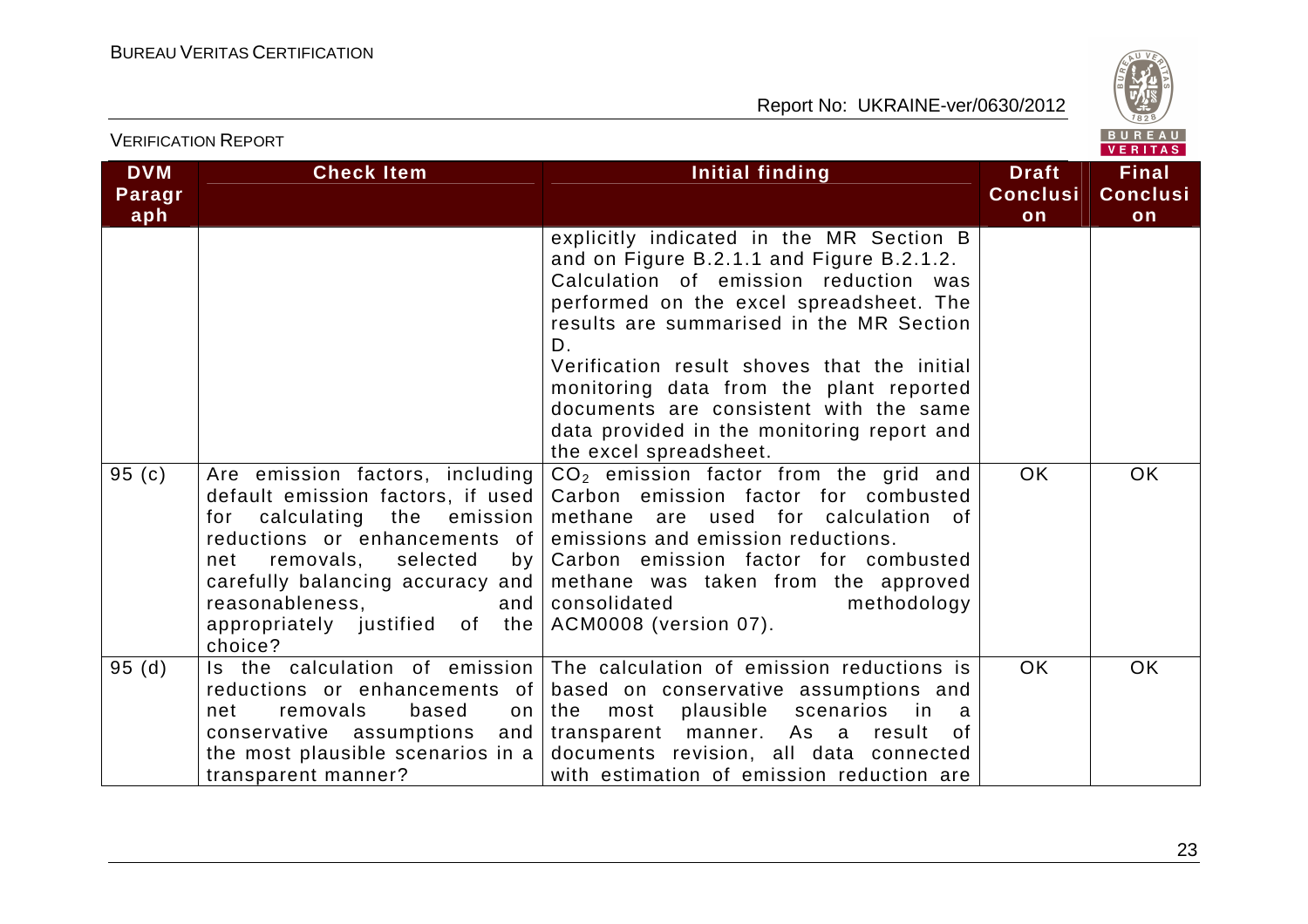

| <b>VERIFICATION REPORT</b>  |                                                                                                                                                                                                                                                                                                                                                 |                                                                                      |                                       | B U R E A U  <br><b>VERITAS</b>       |
|-----------------------------|-------------------------------------------------------------------------------------------------------------------------------------------------------------------------------------------------------------------------------------------------------------------------------------------------------------------------------------------------|--------------------------------------------------------------------------------------|---------------------------------------|---------------------------------------|
| <b>DVM</b><br>Paragr<br>aph | <b>Check Item</b>                                                                                                                                                                                                                                                                                                                               | <b>Initial finding</b>                                                               | <b>Draft</b><br><b>Conclusi</b><br>on | <b>Final</b><br><b>Conclusi</b><br>on |
|                             |                                                                                                                                                                                                                                                                                                                                                 | consistent through the Monitoring report<br>and excel spreadsheets with calculation. |                                       |                                       |
|                             | Applicable to JI SSC projects only                                                                                                                                                                                                                                                                                                              |                                                                                      |                                       |                                       |
| 96                          | Is the relevant threshold to be<br>classified as JI SSC project not<br>exceeded during the monitoring<br>period on an annual average<br>basis?<br>If the threshold is exceeded, is<br>the maximum emission reduction<br>level estimated in the PDD for<br>the JI SSC project or the bundle<br>the<br>monitoring<br>period<br>for<br>determined? | Not applicable                                                                       | N/A                                   | N/A                                   |
|                             | Applicable to bundled JI SSC projects only                                                                                                                                                                                                                                                                                                      |                                                                                      |                                       |                                       |
| 97(a)                       | Has the composition of the Not applicable<br>bundle not changed from that is<br>stated in F-JI-SSCBUNDLE?                                                                                                                                                                                                                                       |                                                                                      | N/A                                   | N/A                                   |
| 97(b)                       | f <br>determination<br>the<br>was<br>conducted on the basis of an<br>overall monitoring plan, have the<br>project participants submitted a<br>common monitoring report?                                                                                                                                                                         | Not applicable                                                                       | N/A                                   | N/A                                   |
| 98                          | If the monitoring is based on a Not applicable<br>monitoring plan that provides for<br>overlapping monitoring periods,                                                                                                                                                                                                                          |                                                                                      | N/A                                   | N/A                                   |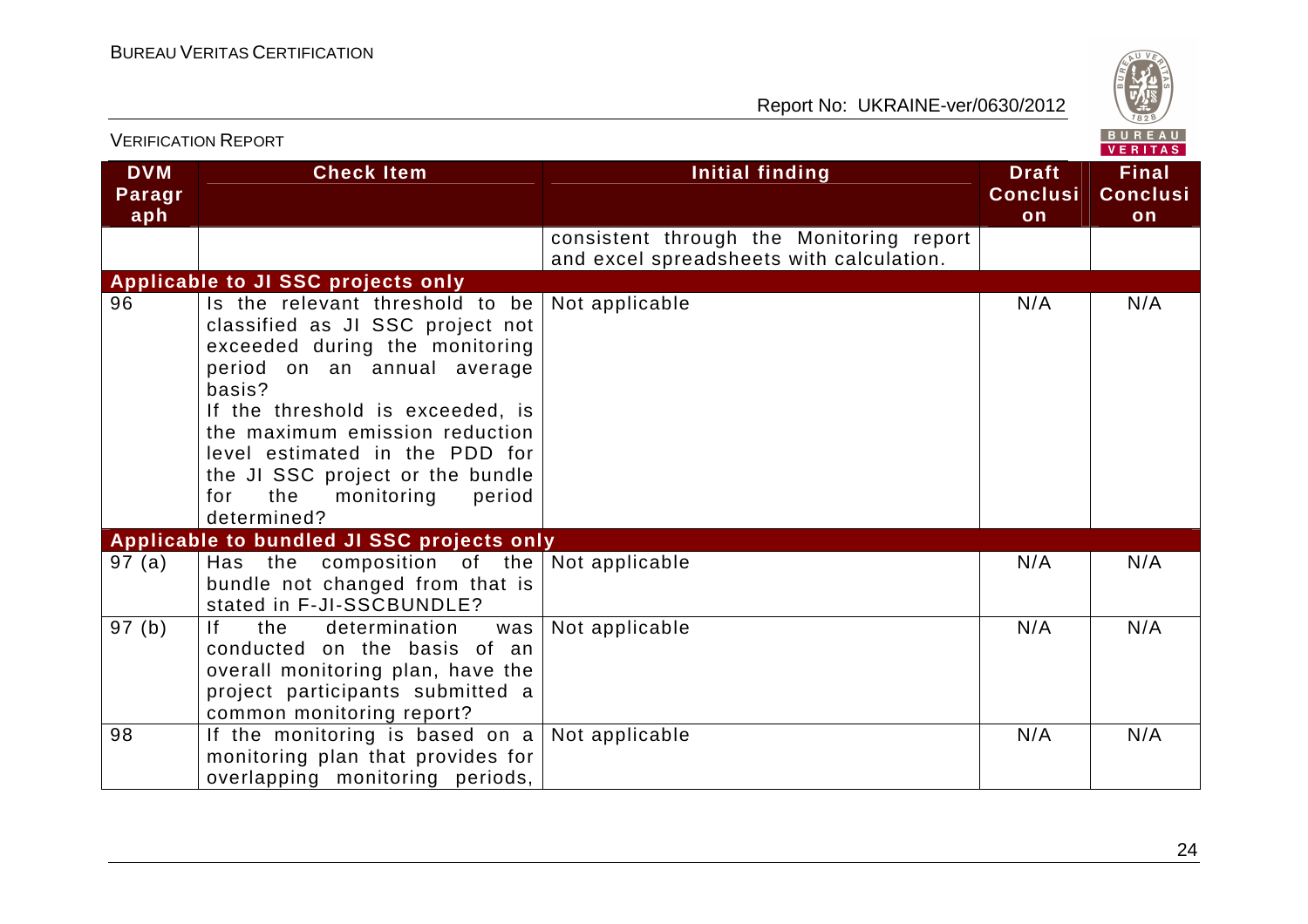

| <b>VERIFICATION REPORT</b>  |                                                                                                                                                                                                                                                                                                        |                                                                                                                         |                                       | BUREAU<br><b>VERITAS</b>              |
|-----------------------------|--------------------------------------------------------------------------------------------------------------------------------------------------------------------------------------------------------------------------------------------------------------------------------------------------------|-------------------------------------------------------------------------------------------------------------------------|---------------------------------------|---------------------------------------|
| <b>DVM</b><br>Paragr<br>aph | <b>Check Item</b>                                                                                                                                                                                                                                                                                      | <b>Initial finding</b>                                                                                                  | <b>Draft</b><br><b>Conclusi</b><br>on | <b>Final</b><br><b>Conclusi</b><br>on |
|                             | are the monitoring periods per<br>component of the project clearly<br>specified<br>in the monitoring<br>report?<br>Do the monitoring periods not<br>overlap with those for which<br>verifications<br>already<br>were<br>deemed final in the past?                                                      |                                                                                                                         |                                       |                                       |
|                             | <b>Revision of monitoring plan</b><br>Applicable only if monitoring plan is revised by project participant                                                                                                                                                                                             |                                                                                                                         |                                       |                                       |
| 99(a)                       | Did<br>participants  <br>project<br>the<br>provide<br>appropriate<br>an<br>justification for the proposed<br>revision?                                                                                                                                                                                 | No revisions are considered<br>in the<br>Monitoring<br>report<br>for<br>$01/01/2012 -$<br>30/09/2012 monitoring period. | N/A                                   | N/A                                   |
| 99(b)                       | Does the<br>proposed revision<br>improve the accuracy and/or<br>information<br><b>of</b><br>applicability<br>collected<br>compared<br>to<br>the<br>original monitoring plan without<br>changing conformity with the<br>relevant rules and regulations for<br>the establishment of monitoring<br>plans? | Not applicable                                                                                                          | N/A                                   | N/A                                   |
|                             | Data management                                                                                                                                                                                                                                                                                        |                                                                                                                         |                                       |                                       |
| 101 $(a)$                   | Is the implementation of data The implementation of data<br>collection<br>procedures                                                                                                                                                                                                                   | collection<br>$\frac{1}{2}$ in $\frac{1}{2}$ procedures is in accordance<br>with the                                    | OK.                                   | <b>OK</b>                             |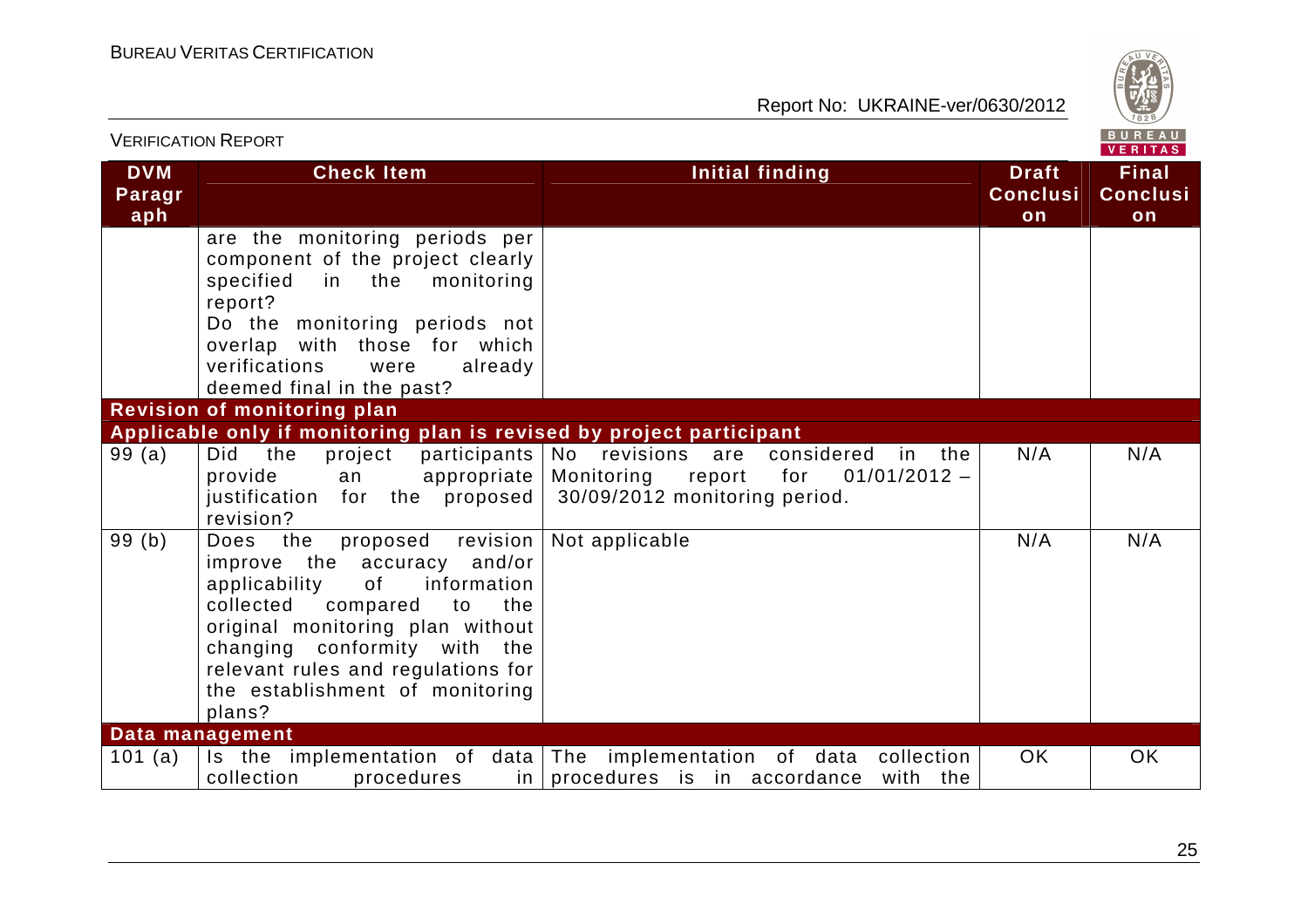

| <b>VERIFICATION REPORT</b>  |                                                                                                                     |                                                                                                                                                                                                                                                                                                                                                                                                                                                                                                                                   |                                       | BUREAU<br><b>VERITAS</b>              |
|-----------------------------|---------------------------------------------------------------------------------------------------------------------|-----------------------------------------------------------------------------------------------------------------------------------------------------------------------------------------------------------------------------------------------------------------------------------------------------------------------------------------------------------------------------------------------------------------------------------------------------------------------------------------------------------------------------------|---------------------------------------|---------------------------------------|
| <b>DVM</b><br>Paragr<br>aph | <b>Check Item</b>                                                                                                   | Initial finding                                                                                                                                                                                                                                                                                                                                                                                                                                                                                                                   | <b>Draft</b><br><b>Conclusi</b><br>on | <b>Final</b><br><b>Conclusi</b><br>on |
|                             | accordance with the monitoring<br>plan, including the quality control<br>quality<br>assurance<br>and<br>procedures? | determined monitoring plan and is an<br>integral part of the operational routine at<br>the PJSC "Krasnodon Coal Company"<br>including quality control and quality<br>assurance procedures.<br>Measurement equipment, such as power<br>meter, gas flow meter, pressure meter,<br>continuous gas quality analyzer for CH <sub>4</sub> ,<br>thermocouple, etc. Monitoring data of the<br>JI project is monitored in compliance with<br>scheduled frequency approved in the<br>developed monitoring plan and monitoring<br>procedure. |                                       |                                       |
| 101(b)                      | Is the function of the monitoring<br>equipment,<br>including<br>its  <br>calibration status, in order?              | All monitoring equipment has calibration. It<br>is calibrated with periodic frequency<br>(certificate of each device states the<br>calibration frequency) according to the<br>national regulations.<br>During site visit verifiers received and<br>reviewed certificates and passports on<br>calibration of all measurement equipment.<br>Based on the documents revision, they<br>were found satisfactory.                                                                                                                       | <b>OK</b>                             | OK                                    |
| 101(c)                      | Are the evidence and records<br>monitoring  <br>for<br>the<br>used<br>maintained<br>in.<br>a                        | The evidence and records performed<br>during the monitoring are maintained by<br>traceable responsible departments in a traceable                                                                                                                                                                                                                                                                                                                                                                                                 |                                       |                                       |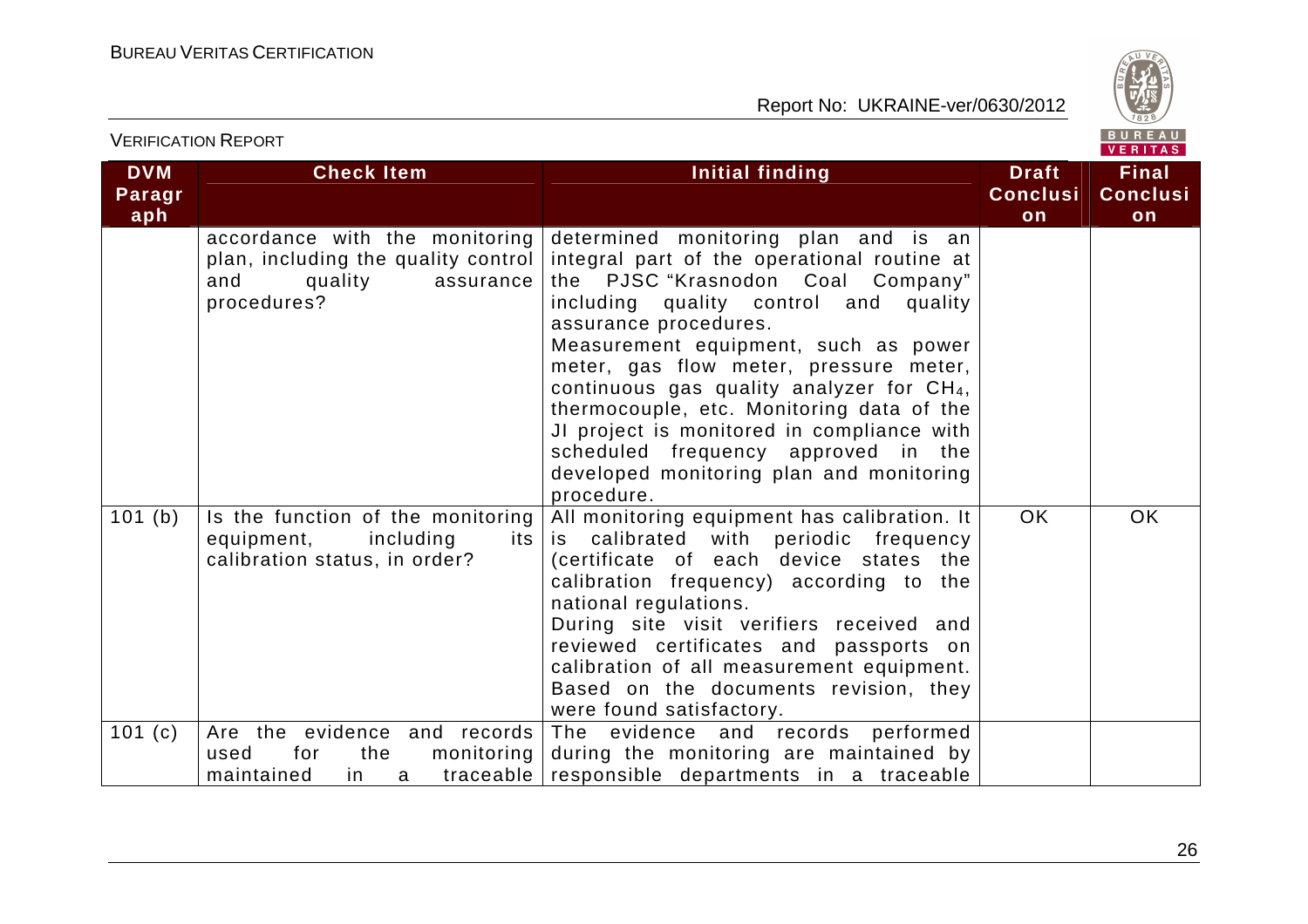accuracy and conservativeness

VERIFICATION REPORT

Report No: UKRAINE-ver/0630/2012



**Final** 

**on** 

VERITAS **DVM Check Item Initial finding Check Item Initial finding Theory Paragr Conclusi Conclusiaph on**manner? manner.  $C102$  OK Clarification Request 02 (**CL02**). Please clarify whether internal control and crosschecking of the monitoring data are registered in any documented evidence. If yes please provide. 101 (d)  $\vert$  Is the data collection OK OK The data collection and management management system for the system for the project is in accordance project in accordance with the with the approved monitoring plan. monitoring plan? Implementation of monitoring procedure was checked through the site visit, and concluded that the procedure is completely in accordance with the revised monitoring plan. This fact is also confirmed by documented evidences. Responsibilities of the persons are explicitly indicated in the Monitoring report. **Verification regarding programmes of activities (additional elements for assessment)** 102 | Is any JPA that has not been | Not applicable | N/A | N/A added to the JI PoA not verified? 103  $\vert$  Is the verification based on the  $\vert$  Not applicable  $\vert$  N/A  $\vert$  N/A  $\vert$  N/A monitoring reports of all JPAs to be verified? 103 | Does the verification ensure the | Not applicable | N/A | N/A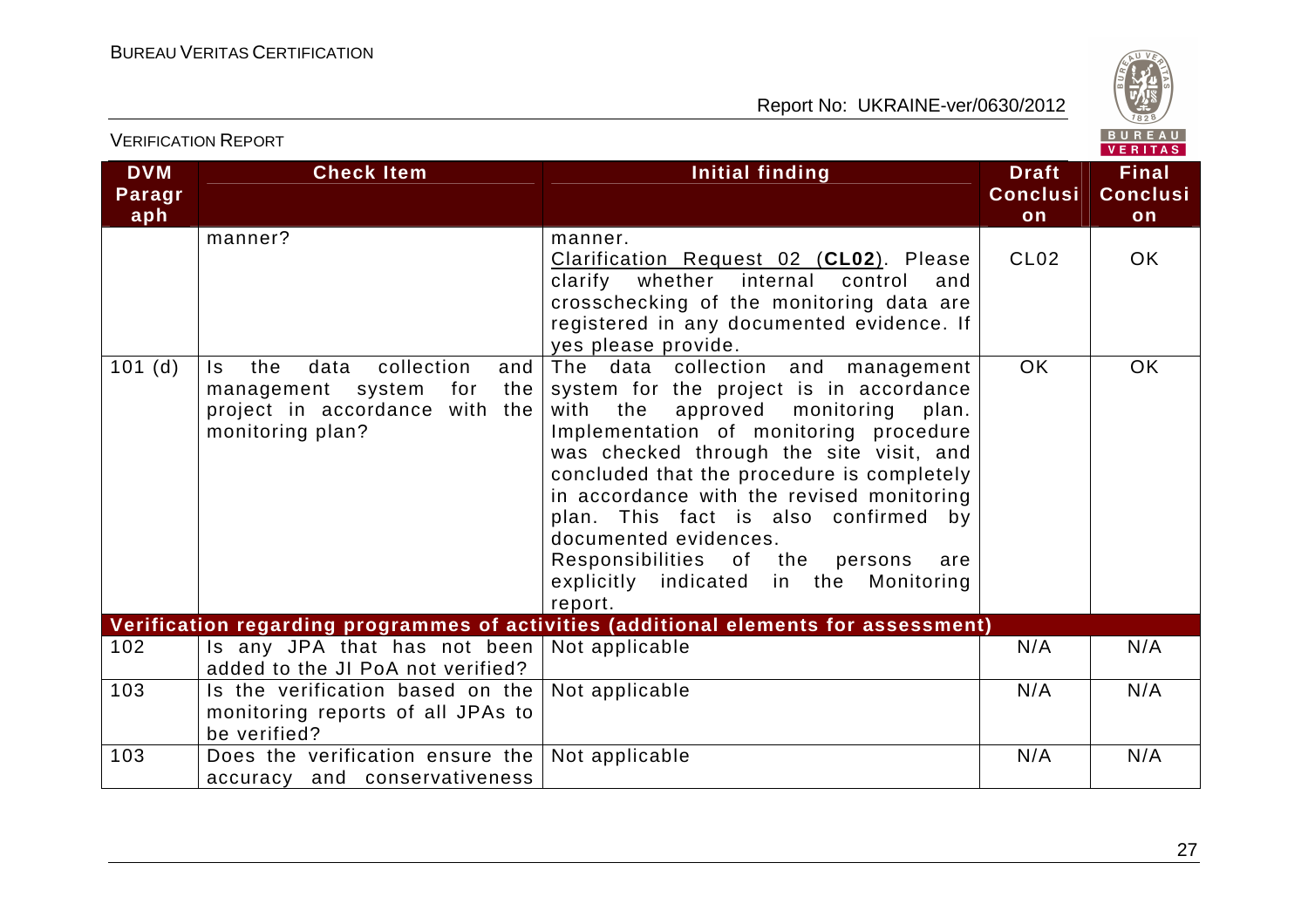

| <b>VERIFICATION REPORT</b>  |                                                                                                                                                                                                                                                                                                                                                                                                                                                                                  |                 |                                       | BUREAU<br>VERITAS                     |
|-----------------------------|----------------------------------------------------------------------------------------------------------------------------------------------------------------------------------------------------------------------------------------------------------------------------------------------------------------------------------------------------------------------------------------------------------------------------------------------------------------------------------|-----------------|---------------------------------------|---------------------------------------|
| <b>DVM</b><br>Paragr<br>aph | <b>Check Item</b>                                                                                                                                                                                                                                                                                                                                                                                                                                                                | Initial finding | <b>Draft</b><br><b>Conclusi</b><br>on | <b>Final</b><br><b>Conclusi</b><br>on |
|                             | of the emission reductions or<br>of the contract of the contract of the contract of the contract of the contract of the contract of the contract of the contract of the contract of the contract of the contract of the contract of the contract of the contrac<br>enhancements<br>removals<br>generated by each JPA?                                                                                                                                                            |                 |                                       |                                       |
| 104                         | Does the monitoring period not<br>overlap with previous monitoring<br>periods?                                                                                                                                                                                                                                                                                                                                                                                                   | Not applicable  | N/A                                   | N/A                                   |
| 105                         | AIE<br>If<br>the<br>learns<br>of<br>an<br>erroneously included JPA, has<br>the AIE informed the JISC of its<br>findings in writing?                                                                                                                                                                                                                                                                                                                                              | Not applicable  | N/A                                   | N/A                                   |
|                             | Applicable to sample-based approach only                                                                                                                                                                                                                                                                                                                                                                                                                                         |                 |                                       |                                       |
| 106                         | Does the sampling plan prepared<br>by the AIE:<br>(a) Describe its sample selection,<br>taking into<br>account that:<br>(i) For each verification that<br>uses a sample-based approach,<br>the sample selection shall be<br>sufficiently representative of the<br>JPAs in the JI PoA such<br>extrapolation to<br>all<br><b>JPAs</b><br>identified for that verification is<br>reasonable, taking into account<br>differences<br>among<br>the<br>characteristics of JPAs,<br>such | Not applicable  | N/A                                   | N/A                                   |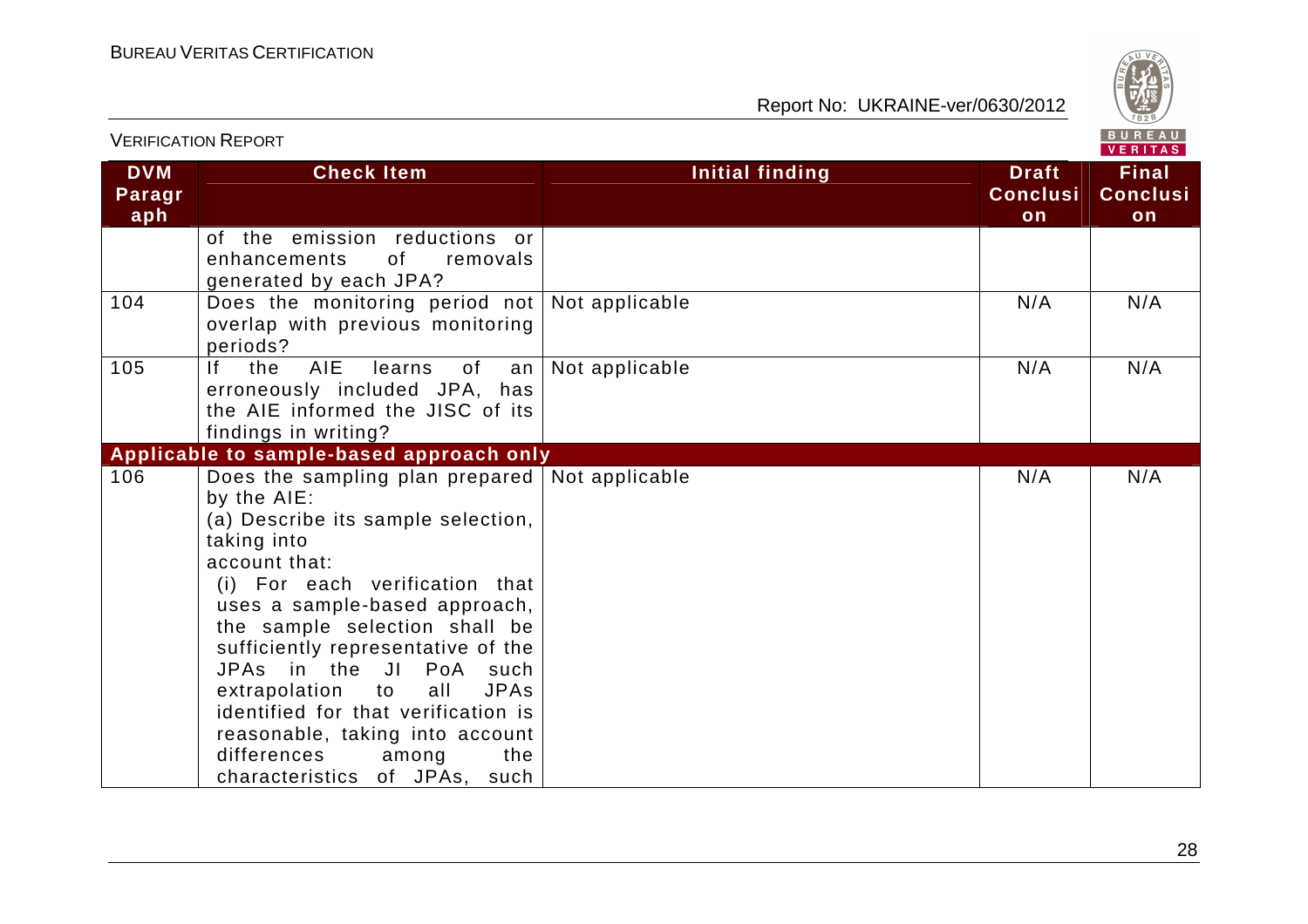

| <b>VERIFICATION REPORT</b>  |                                                                                                                                                                                                                                                                                                                                                                                                                                                                      |                        |                                       | BUREAU<br>VERITAS                     |
|-----------------------------|----------------------------------------------------------------------------------------------------------------------------------------------------------------------------------------------------------------------------------------------------------------------------------------------------------------------------------------------------------------------------------------------------------------------------------------------------------------------|------------------------|---------------------------------------|---------------------------------------|
| <b>DVM</b><br>Paragr<br>aph | <b>Check Item</b>                                                                                                                                                                                                                                                                                                                                                                                                                                                    | <b>Initial finding</b> | <b>Draft</b><br><b>Conclusi</b><br>on | <b>Final</b><br><b>Conclusi</b><br>on |
|                             | as:<br>- The types of JPAs;<br>The complexity of the<br>applicable technologies and/or<br>measures used;<br>- The geographical location of<br>each JPA;<br>- The amounts of expected<br>emission reductions of the<br>JPAs being verified;<br>- The number of JPAs for<br>which emission reductions are<br>being verified;<br>- The length of monitoring<br>periods of the JPAs being<br>verified; and<br>- The samples selected for<br>prior verifications, if any? |                        |                                       |                                       |
| 107                         | Is the sampling plan ready for Not applicable<br>publication<br>through<br>the<br>along with<br>secretariat<br>the<br>verification report and supporting<br>documentation?                                                                                                                                                                                                                                                                                           |                        | N/A                                   | N/A                                   |
| 108                         | the AIE<br>made<br>site  <br>Has<br>inspections of at least the square<br>root of the number of total JPAs,                                                                                                                                                                                                                                                                                                                                                          | Not applicable         | N/A                                   | N/A                                   |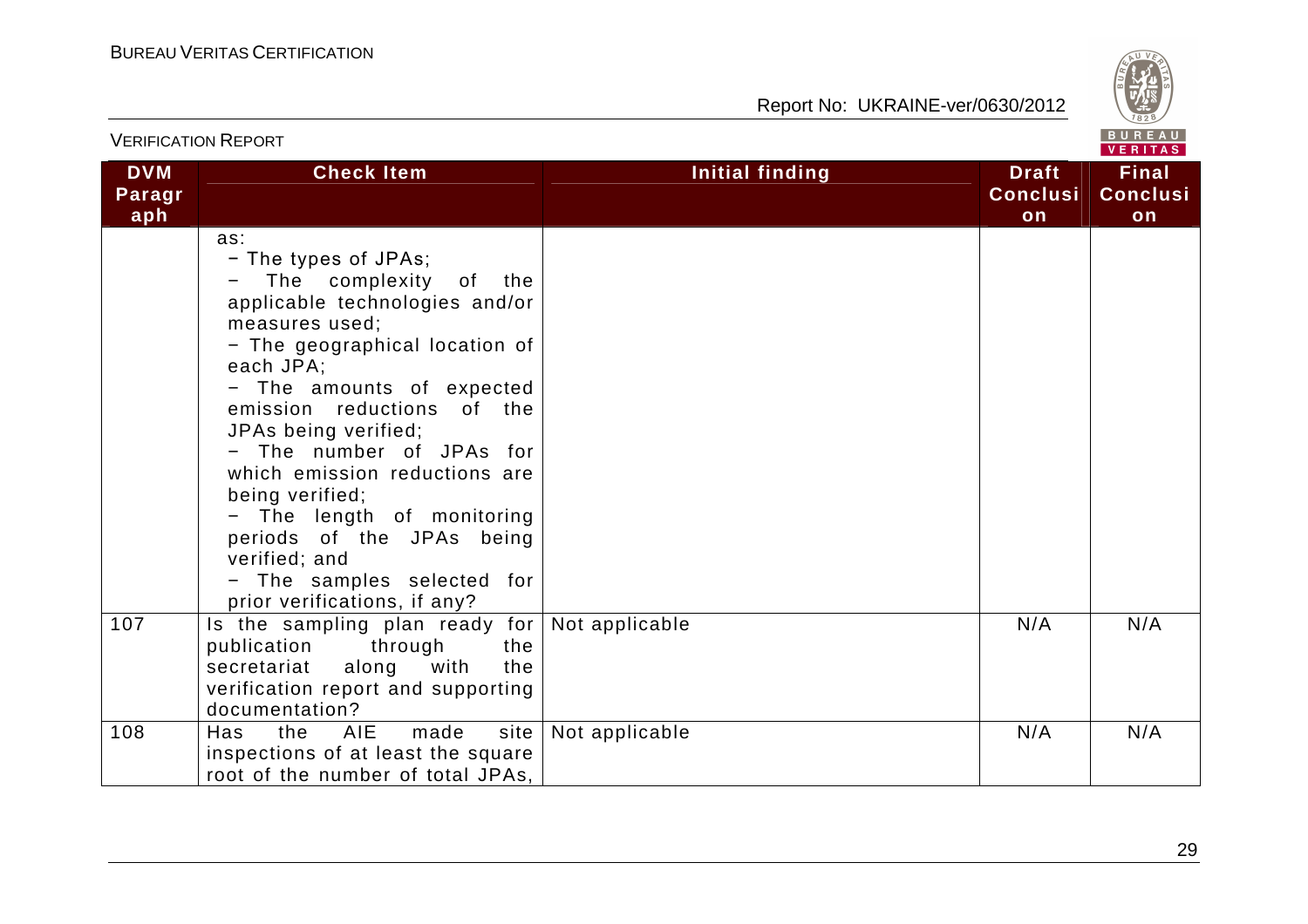

| ו יוט ושיו ויטה ושה וויום ע |                                                                                                                                                                                                                                                                                            | VERITAS         |                                       |                                       |  |
|-----------------------------|--------------------------------------------------------------------------------------------------------------------------------------------------------------------------------------------------------------------------------------------------------------------------------------------|-----------------|---------------------------------------|---------------------------------------|--|
| <b>DVM</b><br>Paragr<br>aph | <b>Check Item</b>                                                                                                                                                                                                                                                                          | Initial finding | <b>Draft</b><br><b>Conclusi</b><br>on | <b>Final</b><br><b>Conclusi</b><br>on |  |
| 109                         | rounded to the upper<br>whole<br>number? If the AIE makes no site<br>inspections or fewer<br>site<br>inspections than the square root<br>of the number of total JPAs,<br>rounded to the upper whole<br>number, then does the AIE<br>provide a reasonable explanation<br>and justification? |                 | N/A                                   | N/A                                   |  |
|                             | Is the sampling plan available for $ $<br>submission to the secretariat for<br>the JISC ex ante assessment?<br>(Optional)                                                                                                                                                                  | Not applicable  |                                       |                                       |  |
| 110                         | If the AIE learns of a fraudulently $ $<br>included JPA, a fraudulently<br>monitored JPA or an inflated<br>number of emission reductions<br>claimed in a JI PoA, has the AIE<br>informed the JISC of the fraud in<br>writing?                                                              | Not applicable  | N/A                                   | N/A                                   |  |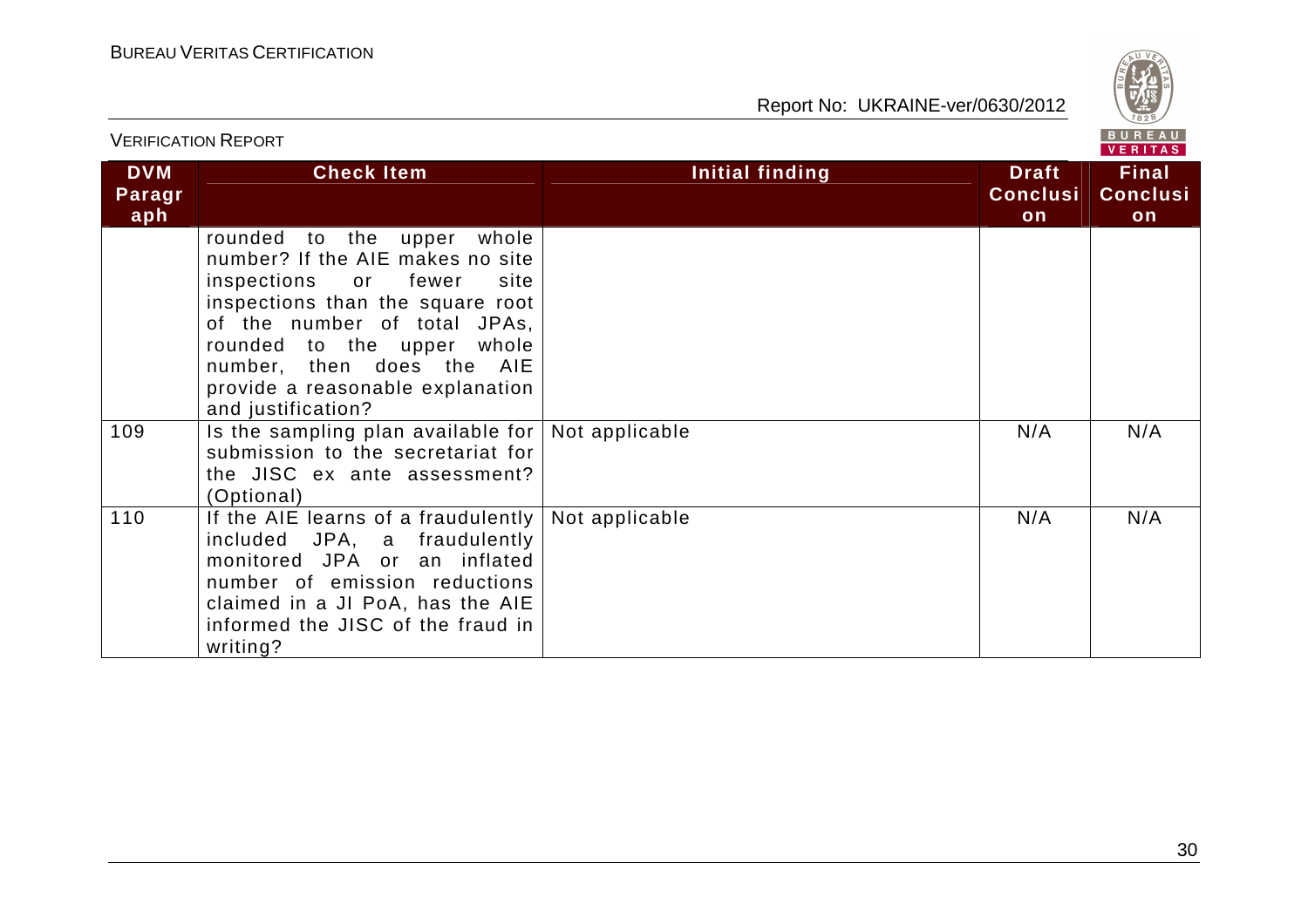

VERIFICATION REPORT

# **Table 2 Resolution of Corrective Action and Clarification Requests**

| Draft report clarification and<br>corrective action requests by<br>verification team                                                                                                                                                                                                                                                                                                                             | Ref. to<br>checklist<br>question<br>in table | <b>Summary of project</b><br>participant response                                                                                                                                        | <b>Verification team</b><br>conclusion                                                                                                                                                                                                                                                                        |
|------------------------------------------------------------------------------------------------------------------------------------------------------------------------------------------------------------------------------------------------------------------------------------------------------------------------------------------------------------------------------------------------------------------|----------------------------------------------|------------------------------------------------------------------------------------------------------------------------------------------------------------------------------------------|---------------------------------------------------------------------------------------------------------------------------------------------------------------------------------------------------------------------------------------------------------------------------------------------------------------|
| Corrective<br>Action<br>Request<br>01<br>(CAR01). During interview with PPs<br>through site visit special events<br>within the monitoring period were<br>revealed. It is concerned to Micro box<br>PC and Air flap actuator. Reports of<br>malfunction were provided by PPs.<br>describe<br>the<br>Please<br>relevant<br>MR<br>information in the<br>for the<br>01/01/2012 - 30/09/2012<br>monitoring<br>period. | Table 1,<br>93                               | The<br>information,<br>missing<br>regarding the special events<br>raised<br>during the monitoring<br>period, have been explained<br>under section B.4. of the MR.                        | The details related to the<br>special events within the<br>regarded<br>monitoring<br>period were described in<br>monitoring<br>the<br>report<br>02.<br>Provided<br>version<br>information<br>is<br>$\overline{\mathsf{I}}$<br>compliance<br>with<br>the<br>documented<br>evidences.<br>Thus, issue is closed. |
| Corrective<br>02<br>Action<br>Request<br>(CAR02). According to the Contract<br>and the major part of documented<br>evidences of the JI project, there is<br>known that current monitoring period<br>is from 01/01/2012 to 30/09/2012.<br>Please make the information of the<br>monitoring<br>period<br>interval<br>in                                                                                            | Table 1,<br>93                               | The monitoring report has been<br>corrected in compliance with<br>the documented evidences and<br>the monitoring period has been<br>corrected<br>throughout<br>the<br>complete document. | The required amendments<br>done,<br>were<br>and<br>the<br>information<br>the<br>in.<br>monitoring report version<br>02 is sufficient. Issue is<br>closed.                                                                                                                                                     |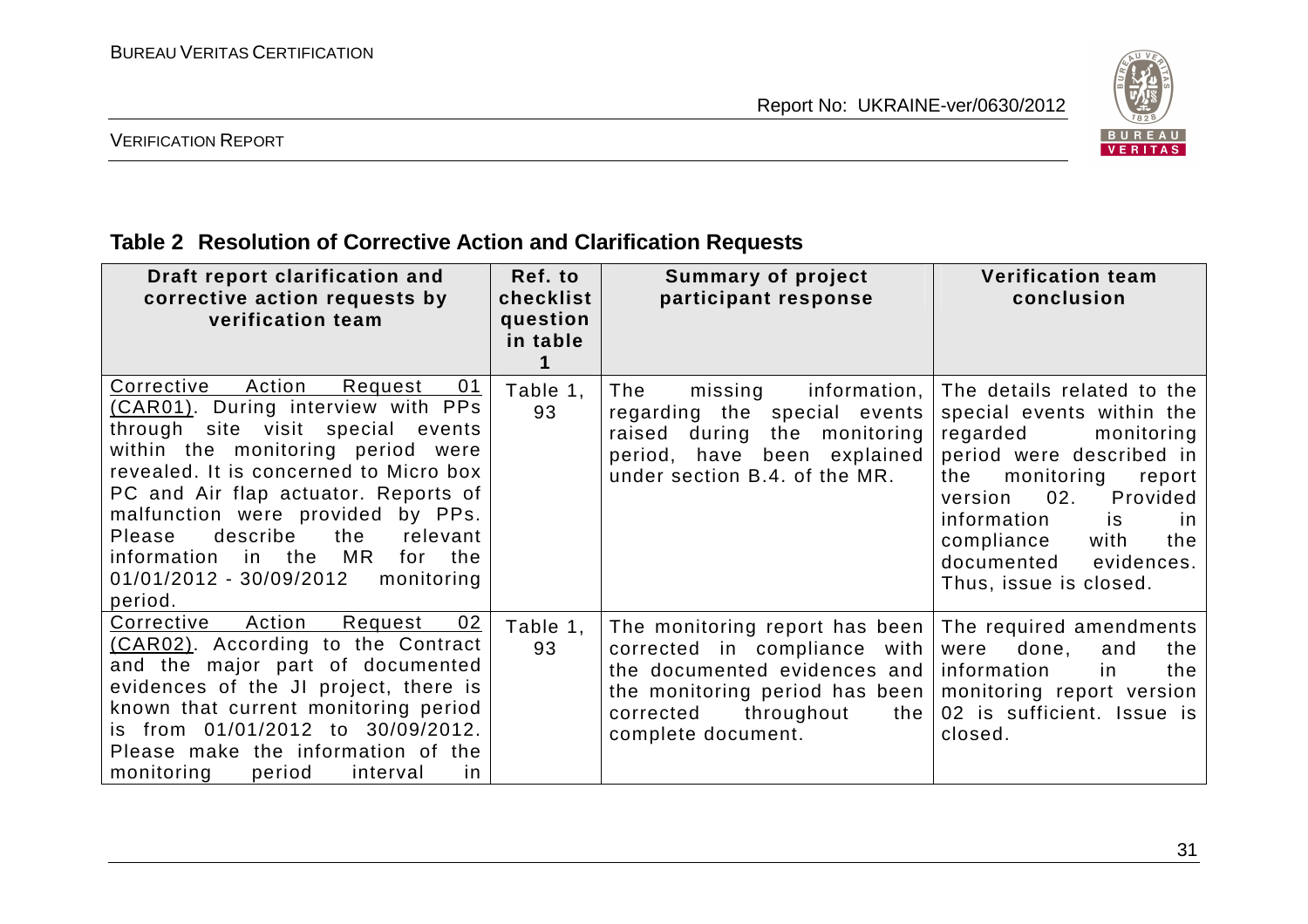

| BUREAU<br><b>VERIFICATION REPORT</b><br>VERITAS                                                                                                                                                                                                                                                                                            |                                              |                                                                                                                                                                                                                                                                                                                                                                                             |                                                                                                                                                                                                    |
|--------------------------------------------------------------------------------------------------------------------------------------------------------------------------------------------------------------------------------------------------------------------------------------------------------------------------------------------|----------------------------------------------|---------------------------------------------------------------------------------------------------------------------------------------------------------------------------------------------------------------------------------------------------------------------------------------------------------------------------------------------------------------------------------------------|----------------------------------------------------------------------------------------------------------------------------------------------------------------------------------------------------|
| Draft report clarification and<br>corrective action requests by<br>verification team                                                                                                                                                                                                                                                       | Ref. to<br>checklist<br>question<br>in table | <b>Summary of project</b><br>participant response                                                                                                                                                                                                                                                                                                                                           | <b>Verification team</b><br>conclusion                                                                                                                                                             |
| compliance throughout the monitoring<br>report (MR). Please<br>pay your<br>attention on the page 20 of the MR.                                                                                                                                                                                                                             |                                              |                                                                                                                                                                                                                                                                                                                                                                                             |                                                                                                                                                                                                    |
| Corrective<br>Action Request<br>03<br>(CAR03). During site visit there was<br>discovered<br>that<br>training<br>about<br>gaswarning systems was performed<br>for plant manager in September.<br>Certificate on training was provided<br>for verification team. Please state the<br>information about training in the<br>monitoring report. | Table 1,<br>93                               | information,<br>The<br>missing<br>regarding the training about gas<br>warning systems during the<br>monitoring period, has been<br>explained under section C.1.2<br>of the MR.                                                                                                                                                                                                              | Information of training in<br>the frame<br>of regarded<br>monitoring<br>period<br>was<br>provided<br>in in<br>the<br>last<br>version of the monitoring<br>So,<br>issue<br>report.<br>is<br>closed. |
| Clarification<br>Request 01<br>$(CL01)$ .<br>Please clarify why the value of<br>emission reductions provided in the<br>MR for 01/01/2012 - 30/09/2012<br>monitoring period differs from the<br>value stated in registered PDD for the<br>same period.                                                                                      | Table 1,<br>93                               | There is difference between the<br>achieved emission reductions<br>during this period, 49,439<br>tCO2e, and the value estimated<br>in the PDD for the same period<br>$(247,963$ t CO2e), since the<br>amount of actual<br>extracted<br>CMM is less than the prediction<br>PDD.<br>the<br>Also<br>such<br><i>in</i><br>difference<br>is due<br>to<br>some<br>problems during the function of | Issue is closed based on<br>the provided explanation<br>that is justified<br>with<br>documents.                                                                                                    |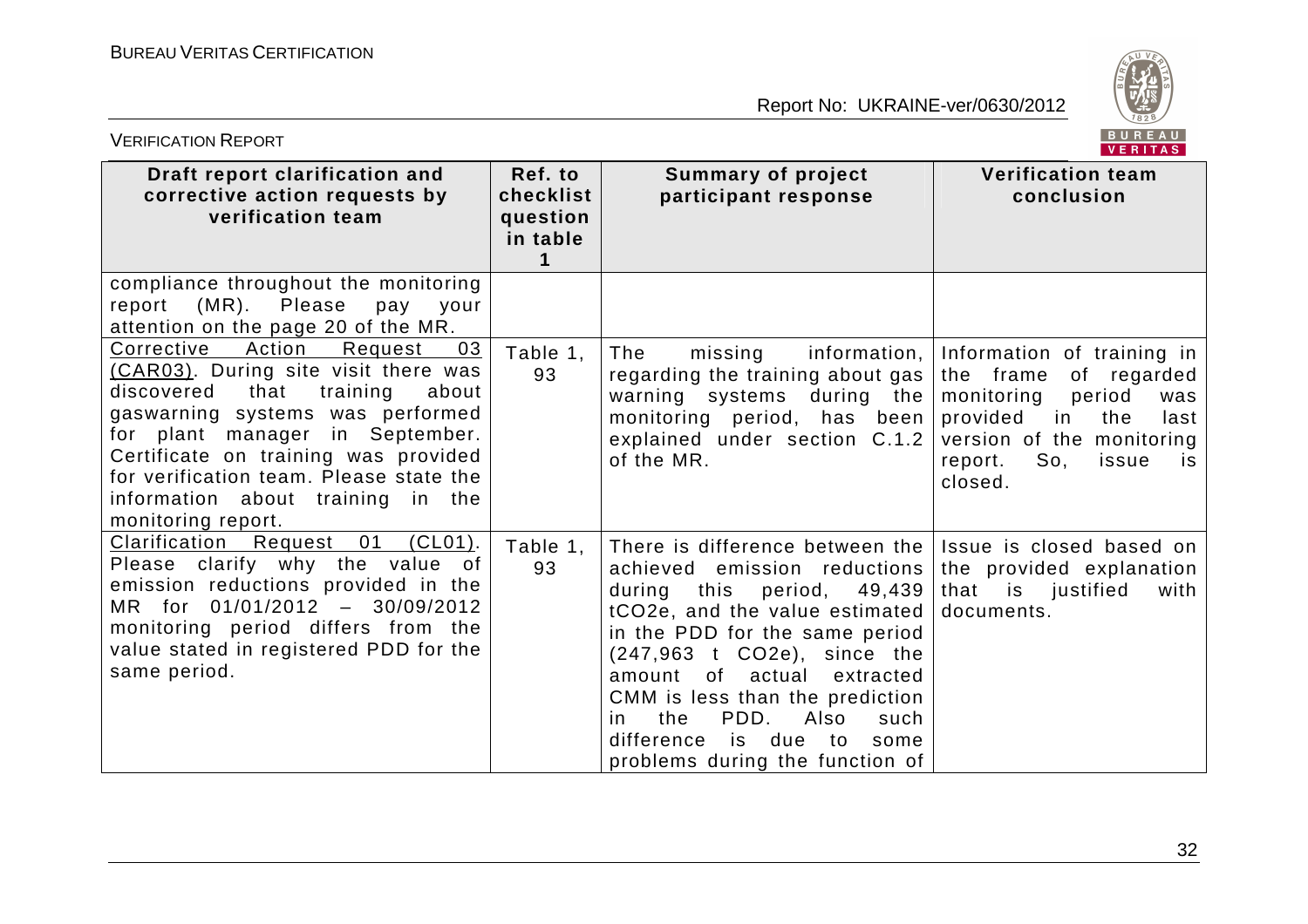

| BUREAU<br><b>VERIFICATION REPORT</b><br>VERITAS                                                                                                                                                                            |                                              |                                                                                                                                                                                                                                                                                                                                                                                                                                                                                                                                                                                                                                                                 |                                                                                                                                |
|----------------------------------------------------------------------------------------------------------------------------------------------------------------------------------------------------------------------------|----------------------------------------------|-----------------------------------------------------------------------------------------------------------------------------------------------------------------------------------------------------------------------------------------------------------------------------------------------------------------------------------------------------------------------------------------------------------------------------------------------------------------------------------------------------------------------------------------------------------------------------------------------------------------------------------------------------------------|--------------------------------------------------------------------------------------------------------------------------------|
| Draft report clarification and<br>corrective action requests by<br>verification team                                                                                                                                       | Ref. to<br>checklist<br>question<br>in table | <b>Summary of project</b><br>participant response                                                                                                                                                                                                                                                                                                                                                                                                                                                                                                                                                                                                               | <b>Verification team</b><br>conclusion                                                                                         |
|                                                                                                                                                                                                                            |                                              | plant in winter.<br>Frozen<br>the<br>Pipelines have made impossible<br>to arrange the quantity/quality<br>calculated in the PDD.                                                                                                                                                                                                                                                                                                                                                                                                                                                                                                                                |                                                                                                                                |
| Clarification<br>02<br>$(CL02)$ .<br>Request<br>Please clarify whether internal control<br>and crosschecking of the monitoring<br>registered<br>data<br>in<br>are<br>any<br>documented evidence. If yes please<br>provide. | Table 1,<br>101(c)                           | <b>Standard Operating Procedures</b><br>(SOP) are available for the<br>correct functioning of the plant.<br>Within SOP 181 is explained<br>data publisher is a<br>how<br>telecontrol system designed to<br>proceed with the remote control<br>of the flare booster station to<br>establish a fluent<br>process<br>without permanent presence of<br>local staff. The collected data<br>are stored on the Data Server,<br>based in Germany, and are<br>downloaded in a daily routine<br>the<br>Carbon<br>Project<br>by<br>Controller in order to use the<br>collected data for cross-checks,<br>analysis, for calculating<br>the<br>ERUs and for reporting<br>the | According<br>the<br>to<br>clarification<br>and<br>documented<br>evidenced<br>that were provided<br>by<br>PPs, issue is closed. |